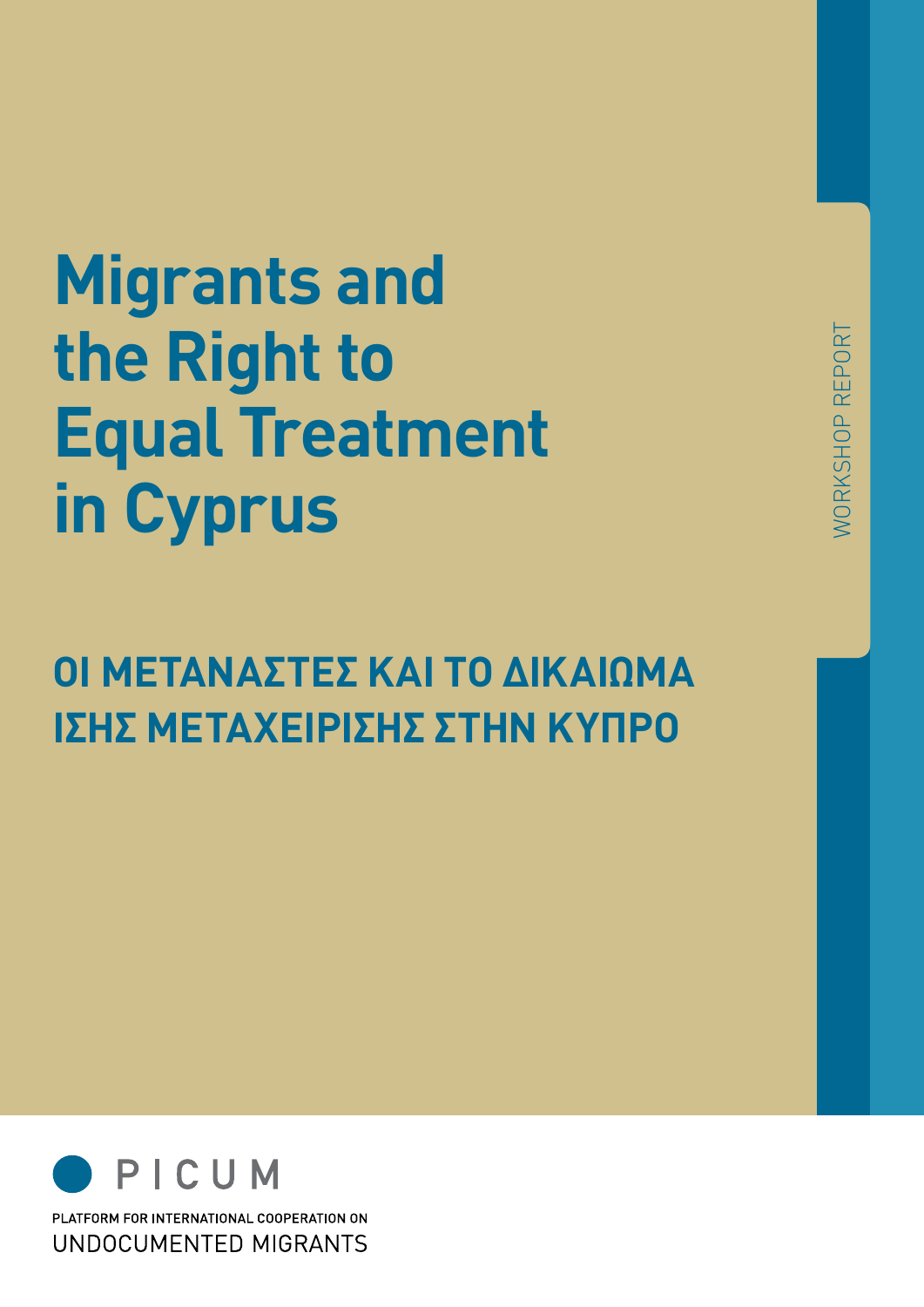Sincere thanks to all of the organisations and individuals who contributed to this report and in particular the co-organisers of the event, KISA - Action for Equality, Support and Antiracism (ΚΙΣΑ - Κίνηση για Ισότητα, Στήριξη, Αντιρατσισμό) and its team as well as the Office of the Commissioner of Administration (Ombudsman) of the Republic of Cyprus, the European Commission Representation in Cyprus, the Office of the European Parliament in Cyprus, Association Européenne pour la Défense des Droits de l'Homme (AEDH) and the European Network Against Racism (ENAR).

Thanks to the PICUM team and volunteers for their assistance with the finalisation of this report, including Alexandrine Pirlot de Corbion for the coordination and a special thanks to Christos Christofides for his support with the Greek translation of parts of this report.

Report produced by Alexandrine Pirlot de Corbion, Eve Geddie, Michele LeVoy and Doros Polykarpou.

This report was made possible with the generous support of:



This project has received funding from the European Community under the PROGRESS FUND. The information is the sole responsibility of the author, and the Commission is not responsible for any use that may be made of the information contained therein.







SIGRID RAUSING TRUST

PICUM Platform for International Cooperation on Undocumented Migrants Rue du Congrès / Congresstraat 37-41, post box 5 1000 Brussels Belgium Tel: +32/2/210 17 80 Fax: +32/2/210 17 89 info@picum.org www.picum.org

March 2013

Design: www.beelzepub.com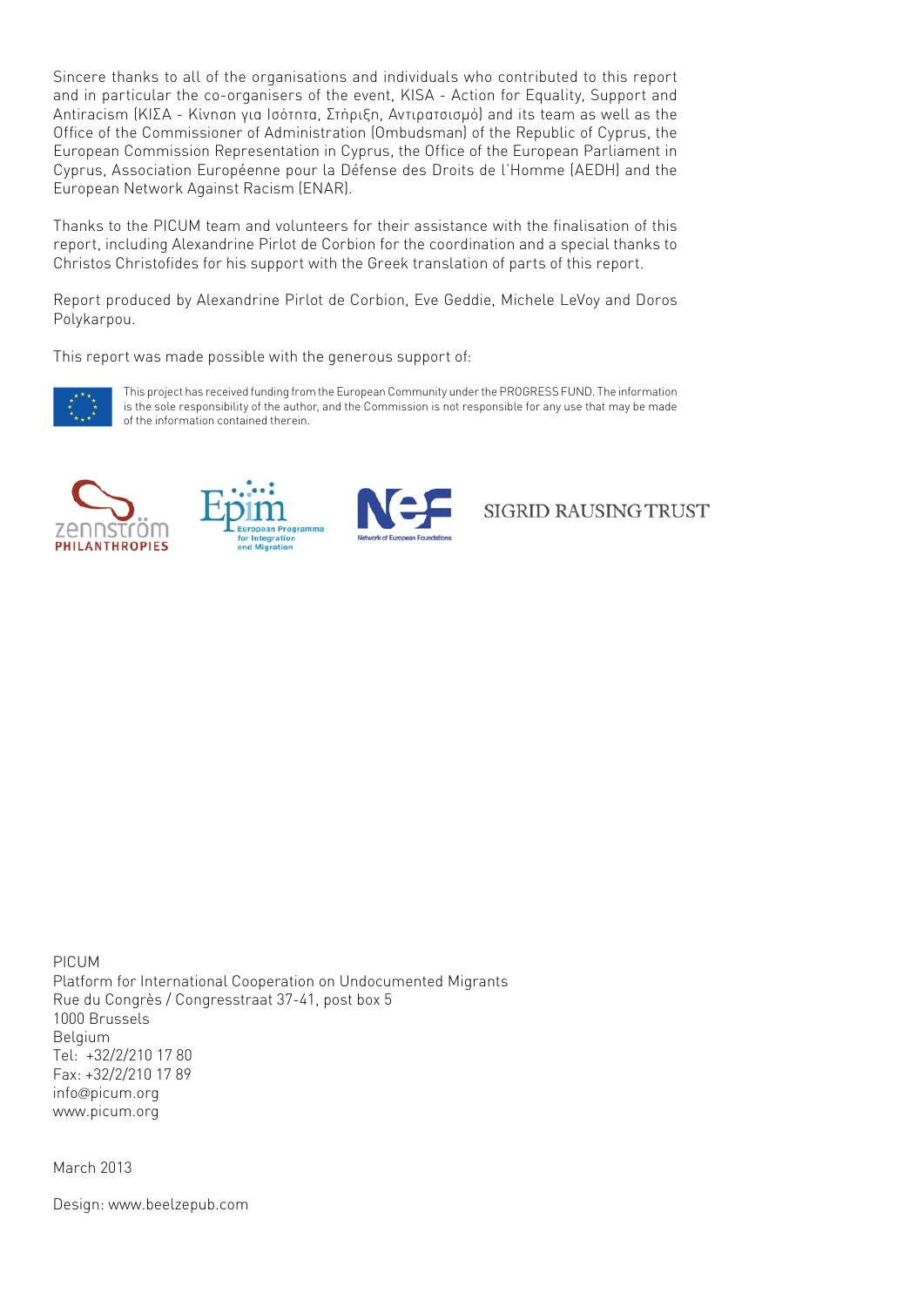# **Contents**

| <b>Setting the Context: Access to Equality for Migrants</b><br>in the EU and Cyprus                                                                                                                                                                                                                                                  |  |
|--------------------------------------------------------------------------------------------------------------------------------------------------------------------------------------------------------------------------------------------------------------------------------------------------------------------------------------|--|
|                                                                                                                                                                                                                                                                                                                                      |  |
| The Principles of the EU Reaffirmed: Liberty, Democracy, and Respect<br>for Human Rights and Fundamental Freedoms, Georgios Markopoloutis,<br>Head of the European Commission Office in Cyprus                                                                                                                                       |  |
| The Context: Challenges Faced by Migrants in Cyprus, Eliza Savvidou, Office of<br>the Commissioner of Administration (Ombudsman) of the Republic of Cyprus                                                                                                                                                                           |  |
| The Benefits of Migration and the Importance of Integration                                                                                                                                                                                                                                                                          |  |
| Eleni Mavrou, Minister of Interior, on behalf of the Cypriot Presidency                                                                                                                                                                                                                                                              |  |
|                                                                                                                                                                                                                                                                                                                                      |  |
|                                                                                                                                                                                                                                                                                                                                      |  |
|                                                                                                                                                                                                                                                                                                                                      |  |
| Freedom, Justice and Security through Human Rights, Democracy and<br>the Rule of Law, Lina Papamichalopoulou, Head of Unit D4: Non Discrimination<br>Policies, DG Justice, European Commission                                                                                                                                       |  |
|                                                                                                                                                                                                                                                                                                                                      |  |
| Impact of EU Institutional Framework Upon Migrants' Rights in Cyprus<br>Aristos Tsiartas, Head of the Authority Against Racism and Discrimination in Cyprus 10                                                                                                                                                                       |  |
|                                                                                                                                                                                                                                                                                                                                      |  |
| <b>EU Institutional Framework on Equality and</b><br><b>Third Country Nationals: What Implications for Migrants</b><br>at the National Level?<br>Structural Deficits of the Cypriot Migration Framework for Achieving Equality<br>Doros Polykarpou, Executive Director, KISA - Action for Equality,<br><b>Support and Antiracism</b> |  |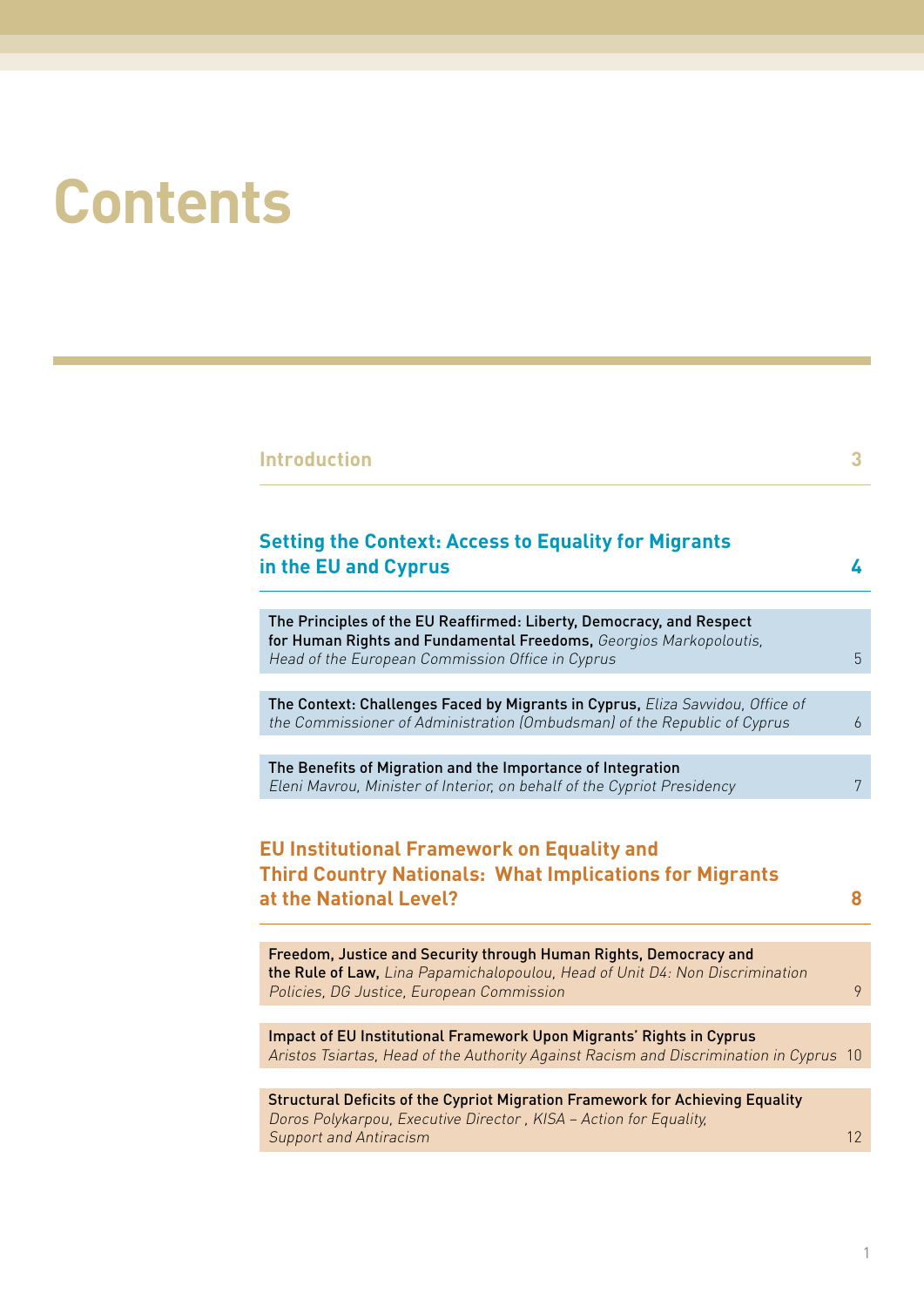| ΟΙ ΜΕΤΑΝΑΣΤΕΣ ΚΑΙ ΤΟ ΔΙΚΑΙΩΜΑ ΙΣΗΣ ΜΕΤΑΧΕΙΡΙΣΗΣ                                                                                                                                                                                                                             | 27 |
|-----------------------------------------------------------------------------------------------------------------------------------------------------------------------------------------------------------------------------------------------------------------------------|----|
|                                                                                                                                                                                                                                                                             |    |
| <b>Recommendations</b>                                                                                                                                                                                                                                                      | 23 |
| Policing for Equality: Experience From Another EU Member State<br>Hans Schipper, Chief Superintendent in the Amsterdam Police                                                                                                                                               | 21 |
| The Rise of Racist Discourse and Violence and its Impact on Equality<br>Kalliopi Lykovardi, Senior Investigator, Greek Ombudsman's Office                                                                                                                                   | 19 |
| Protection and Migration Governance Challenges Arising from Popular<br>Notions of 'Circular' and Temporary Migration/Contract Worker Schemes<br>Patrick Taran, Specialist on International Labour Migration and Governance<br>President, Global Migration Policy Associates | 17 |
| <b>Challenges in Implementing Equality Framework</b><br>for Migrants: Practical Challenges at National Level<br>and How to Overcome Them                                                                                                                                    | 16 |
| Fundamental Rights of Irregular Migrants and Obligations of Member States<br>Ann-Charlotte Nygård, Programme Manager, Freedoms and Justice Department,<br>EU Fundamental Rights Agency (FRA)                                                                                |    |
| <b>Making Equal Treatment Legislation Work for Migrants</b><br>Niall Crowley, Independent Equality and Diversity Expert                                                                                                                                                     | 14 |

| $\overline{\phantom{0}}$ | Συστασεις | nΩ |  |
|--------------------------|-----------|----|--|
|                          |           |    |  |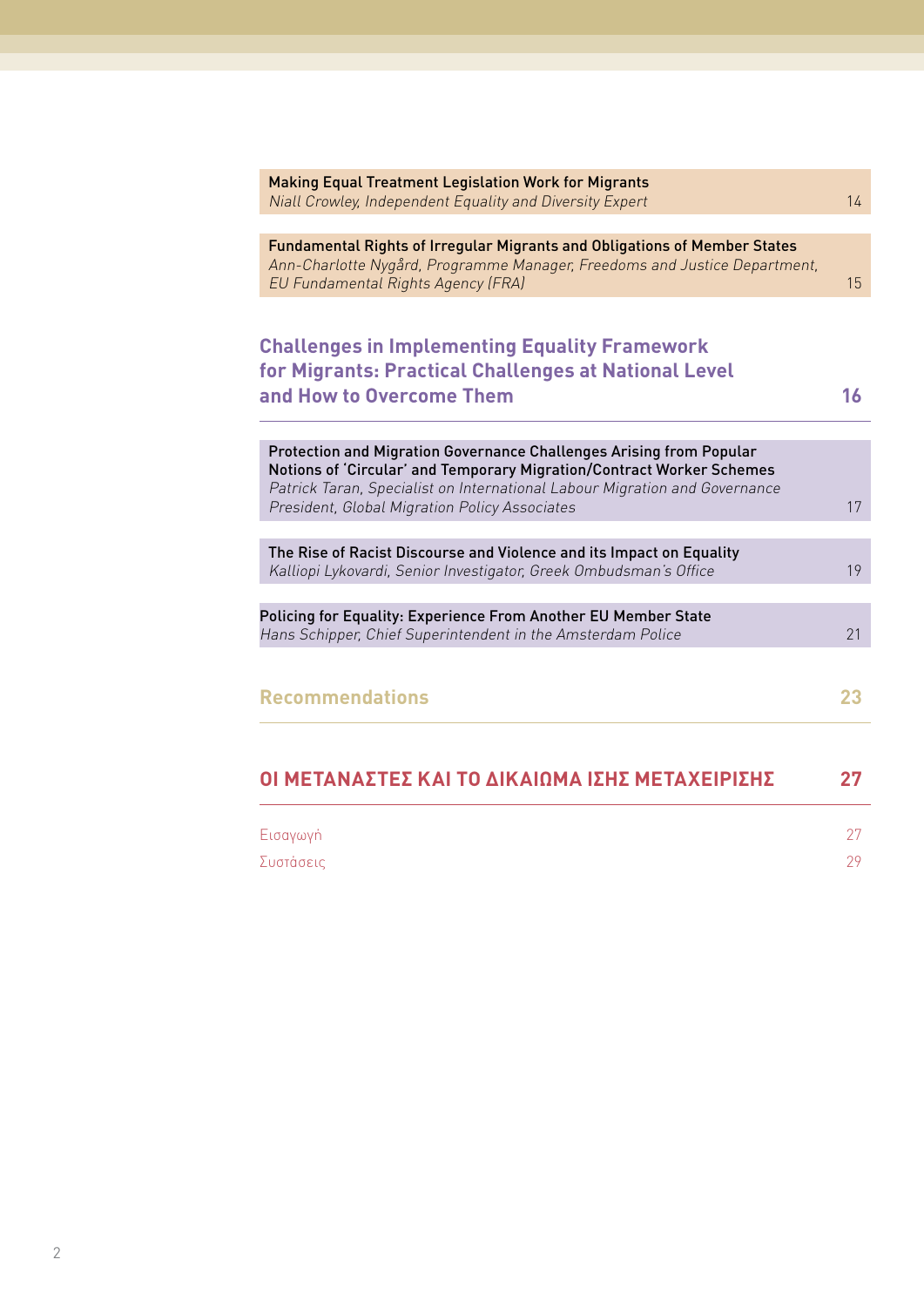# <span id="page-4-0"></span>**Introduction**

On 21 November 2012, in Nicosia, Cyprus, PICUM - the Platform for International Cooperation on Undocumented Migrants - along with its Cypriot member organisation, KISA - Action for Equality, Support and Antiracism (ΚΙΣΑ - Κίνηση για Ισότητα, Στήριξη, Αντιρατσισμό), organised an international workshop entitled "Migrants and the Right to Equal Treatment in Cyprus." This event was co-organised with the Office of the Commissioner of Administration (Ombudsman) of the Republic of Cyprus, the European Commission Representation in Cyprus, the Office of the European Parliament in Cyprus, Association Européenne pour la Défense des Droits de l'Homme (AEDH) and the European Network Against Racism (ENAR).

Gathering over 100 participants from Cyprus and beyond, this event highlighted the pressing need to challenge structural inequalities and institutional discrimination against migrants living and working in Cyprus, aiming to promote a greater understanding of the need for a holistic, human rights and equality-based approach in addressing the situations they face. High-level Cypriot officials, representatives of key EU institutions and leading international experts on labour migration joined with national and European-level civil society actors, migrant communities, academics and others to discuss challenges and opportunities to ensure equal treatment for migrants in Cyprus. The discussions focused on the following issues:

- i. Access, opportunities and possibilities in the labour market and fair working conditions;
- ii. Access to education, social protection, health care and public services;
- iii. Solidarity among Cypriot society to ensure equal opportunities and social inclusion for all.

#### Overview of the Report

This report is based on the presentations and discussions of the international workshop. The first section sets the context by presenting the situation faced by migrants in Cyprus in accessing their fundamental rights without discrimination, in relation to EU and national obligations.

The second section presents an overview of the link between migration and equality within the broader EU and international policy framework relating to fundamental rights and non-discrimination. Considering the application of EU anti-discrimination legislation to third country nationals of all residence statuses, this section clarifies the implications of these frameworks in regulating equal treatment for migrants in Cyprus.

In the third section, the practical challenges to equality and non-discrimination for third country nationals are outlined through an exploration of the links between migration, equality and integration. Practical strategies to overcome these challenges are presented in two country examples of relevant initiatives in Greece and the Netherlands.

The final section offers a set of recommendations based on the discussions during the event, including during the thematic parallel workshops sessions. The workshops provided a space to further discuss and develop recommendations in three focus areas: promoting equal opportunities and non-discrimination; challenging Cyprus's temporary labour migration model; and strengthening commitment to gender equality for migrant women.

Proposing key avenues for action, the recommendations aim to assist key stakeholders, including the Cypriot government, public authorities, as well as a broad range of civil society actors in addressing the urgent social justice and human rights issues facing Cyprus.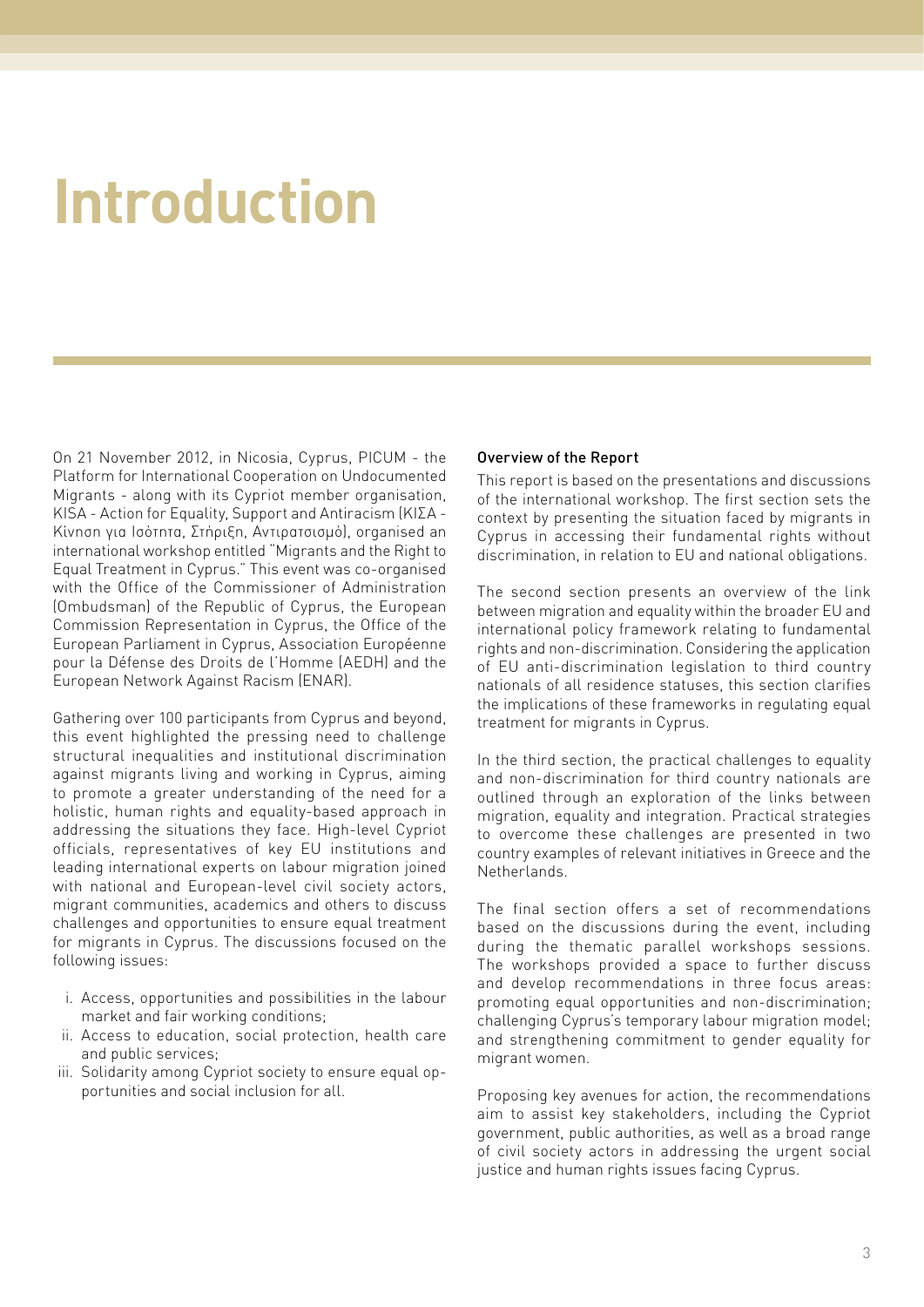# <span id="page-5-0"></span>**Setting the Context: Access to Equality for Migrants in the EU and Cyprus**

The European Union Charter on Fundamental Rights and other international human rights treaties ratified by EU Member States guarantee fundamental rights and freedoms to all on their territories. The right to equality underlines that these rights are enjoyed without discrimination based on ethnic origin, gender, status or nationality.

While Cyprus has otherwise achieved significant advancements in the domain of human rights, equality and non-discrimination, direct and indirect discrimination and institutional discrimination restricts migrants' employment opportunities, access to education, social protection and health care, and reduces avenues for solidarity and social inclusion. In the worst cases, this situation causes migrants to lose their status and become irregular, rendering them more vulnerable to further discrimination and social exclusion.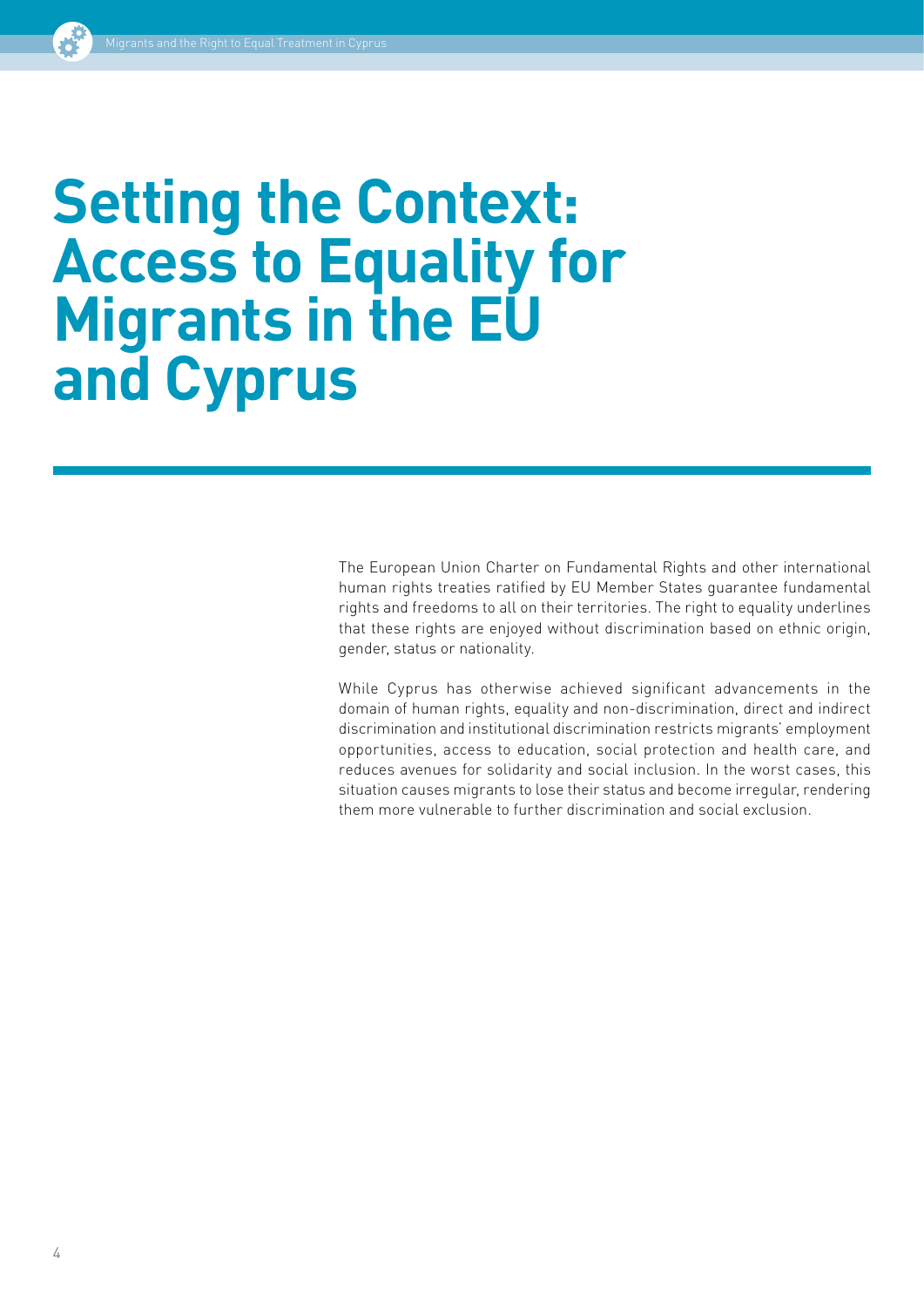# <span id="page-6-0"></span>The Principles of the EU Reaffirmed: Liberty, Democracy, and Respect for Human Rights and Fundamental Freedoms

**GEORGIOS MARKOPOLOUTIS, Head of the European Commission Office in Cyprus** 



The migration, globalisation and rights triangle is one of the most social, economic and political challenges shaping the world since the beginning of the 21<sup>st</sup> century. Whilst EU member states have a sovereign right and responsibility to protect and control their borders, irregular migrants are nonetheless entitled to human rights.

Migration flows are diverse and constantly developing across the globe and therefore it is essential for the EU as a regional entity, as well as its member states, to have in place consistent and responsible policies on migration. In the midst of the economic crisis, migrants have become scapegoats and increasingly victims of violence and exploitation, excluded from legal protections. The European Commission however is committed to condemning all forms and expressions of racism and xenophobia.

#### "An immediate challenge facing many societies in Europe now is how to deal with the appalling rise in violence against migrants."

Georgios Markopoloutis, Head of the European Commission Office, Cyprus

As the EU's population ages, labour migration is essential and thus must be addressed and managed by a comprehensive and flexible migration policy, centred on solidarity and responsibility to protect the rights of migrants and their families, as well as ensuring their equal access to opportunities in their host societies. The EU is in the process of developing structures, such as the Single Permit Directive,<sup>1</sup> to support labour migration patterns to ensure that migrants in the EU can enjoy common rights, similar to those of EU nationals, with regards to working conditions, pensions, social security and access to public services. The directive also provides a provision enabling migrant workers to obtain work and residence permits via a single procedure.

The EU was founded on shared principles of liberty, democracy, respect for human rights and fundamental freedoms. All EU societies share the notion that every individual is of equal worth and should have equal access to rights. Migrants play an essential role in our society but their role is often undervalued. They have a right to be treated equally and the European Commission will remain engaged in ensuring they achieve this.

1 [Directive 2011/98/EU](http://eur-lex.europa.eu/LexUriServ/LexUriServ.do?uri=OJ:L:2011:343:0001:0009:EN:PDF) of the European Parliament and of the Council of 13 December 2011 on a single application procedure for a single permit for third-country nationals to reside and work in the territory of a Member State and on a common set of rights for third-country workers legally residing in a Member State. OJ L 343, 23.12.2011, p. 1-9.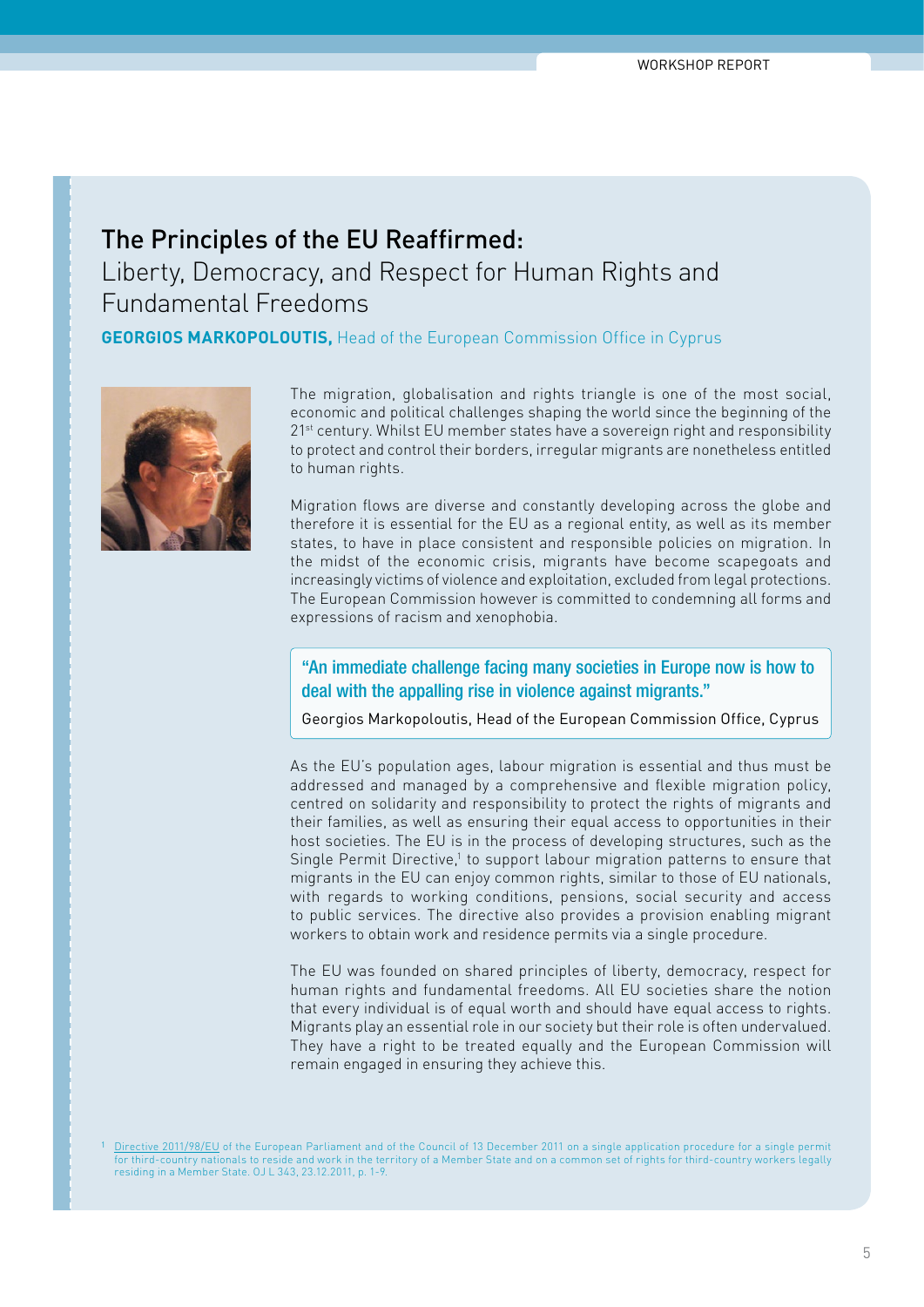# <span id="page-7-0"></span>The Context: Challenges Faced by Migrants in Cyprus

**ELIZA SAVVIDOU,** Office of the Commissioner of Administration (Ombudsman) of the Republic of Cyprus



Cyprus is currently facing major challenges in the field of migration. In the last ten to fifteen years, it has faced unprecedented migration flows which in a very short time have changed many of the demographic and cultural conditions of Cypriot society.

Currently, there are 180,000 migrants living in Cyprus, constituting 25% of the population, of which 67,000 are third country nationals from outside the EU. Cyprus has been unable to adapt to the arrival of migrants. The situation has even exacerbated in the last years because of the economic crisis, which has unfortunately laid a fertile ground for the cultivation and manifestation of xenophobic attitudes and behaviour, including violence.

"Although migration has beneficial effects on the local economy and it enriches Cypriot culture, traditional Cypriot society has developed and maintained defensive and xenophobic attitudes against 'foreigners.'"

Eliza Savvidou ,Cypriot Ombudsman Office

Based on the number and subject matter of complaints received by the Ombudsman Office, it is clear that vulnerable groups and especially migrants, including those with spouses or parents with Cypriot citizenship, are facing obstacles in accessing basic services including health care and welfare benefits.

Regardless of how complex the situation may seem and regardless of the economic crisis, it is important to consider the fundamental values of Cypriot society as well as the State's obligations upheld by international and European treaties. The simple existence of institutional frameworks protecting fundamental rights of all persons without discrimination is not sufficient, it is necessary to provide the protection in practice. The government, as well as the Ombudsman and other independent bodies, must inform public authorities dealing with migration issues or related matters such as labour and social rights of migrants about the principles of non-discrimination and equality, as upheld by law.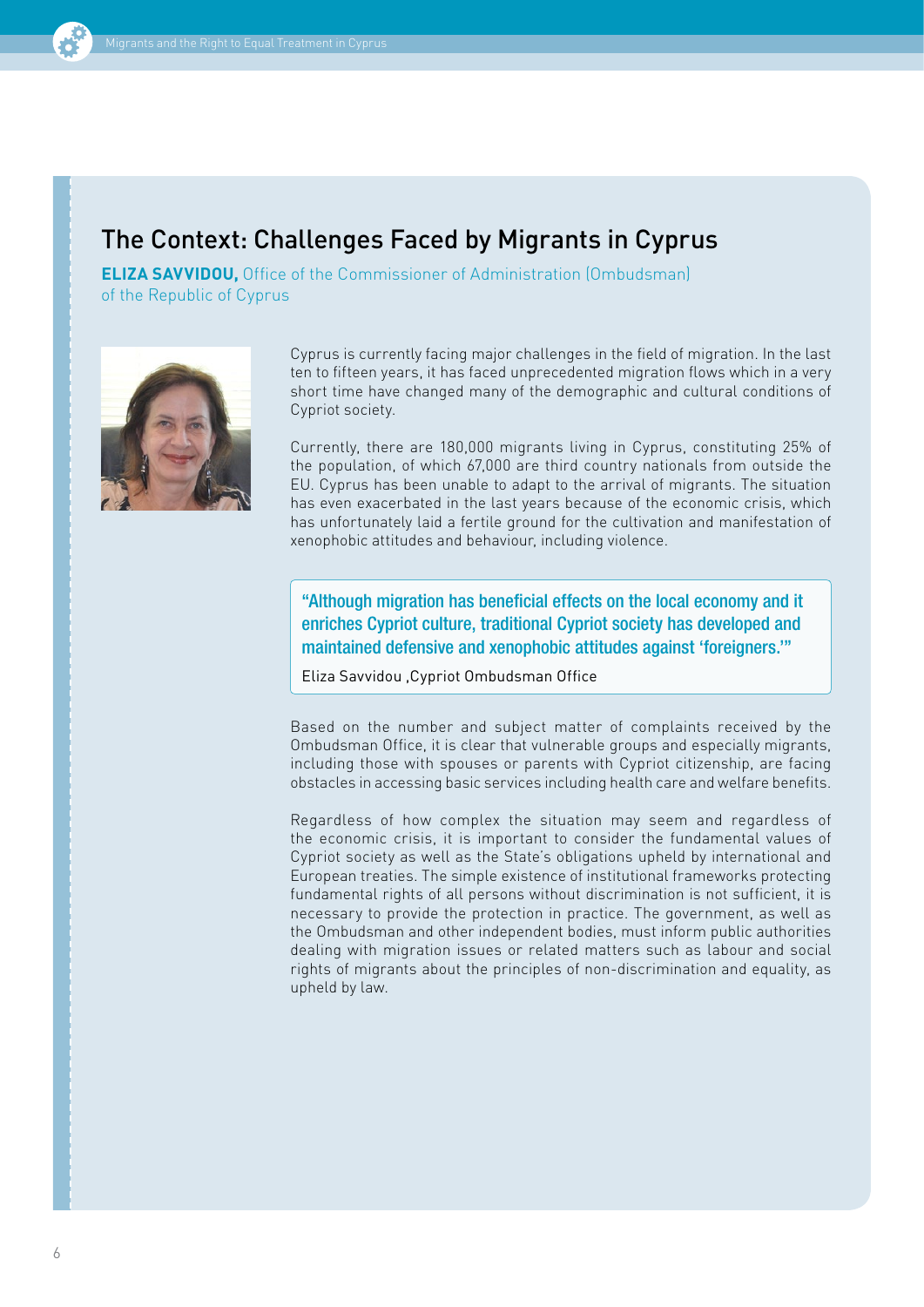### <span id="page-8-0"></span>The Benefits of Migration and the Importance of Integration

**ELENI MAVROU,** Minister of Interior, on behalf of the Cypriot Presidency



EU laws and standards forbid the discrimination of migrants and consequently for a comprehensive and effective migration and integration policy to be put in place, it is a pre-requisite to have transparency and fair treatment of migrants. Marginalisation of any group of society has negative impacts throughout society.

Migration is a tool and if more adequately used, it could render the EU economy more competitive and benefit countries of origin and destination as well as encourage development, inclusion, and social cohesion. Nonetheless, the integration of migrants cannot be treated as an economic objective.

With its ascension to the EU, Cyprus evolved from being a country of origin to a country of destination. In 2007, the National Expert Committee on Integration was established with the aim of developing a national strategy on integration through a consultative process with stakeholders. The result was a National Action Plan (NAP) adopted for the period 2010-2012. The National Action Plan is the first comprehensive structured and systematic effort made by Cyprus to establish an integrated policy on integration. With eight objectives, the NAP targets regular migrants as well as third country nationals, persons with protected refugee status and asylum seekers.

"A successful immigration policy is a sine qua non in our efforts for development prosperity and social cohesion."

Eleni Mavrou, Minister of Interior

The design and implementation of integration policies should follow a holistic model that will involve all levels of vertical governance – local, regional, national and European – whilst consulting with all relevant public and private bodies as well as civil society and migrants. Integration is the responsibility of all of those concerned.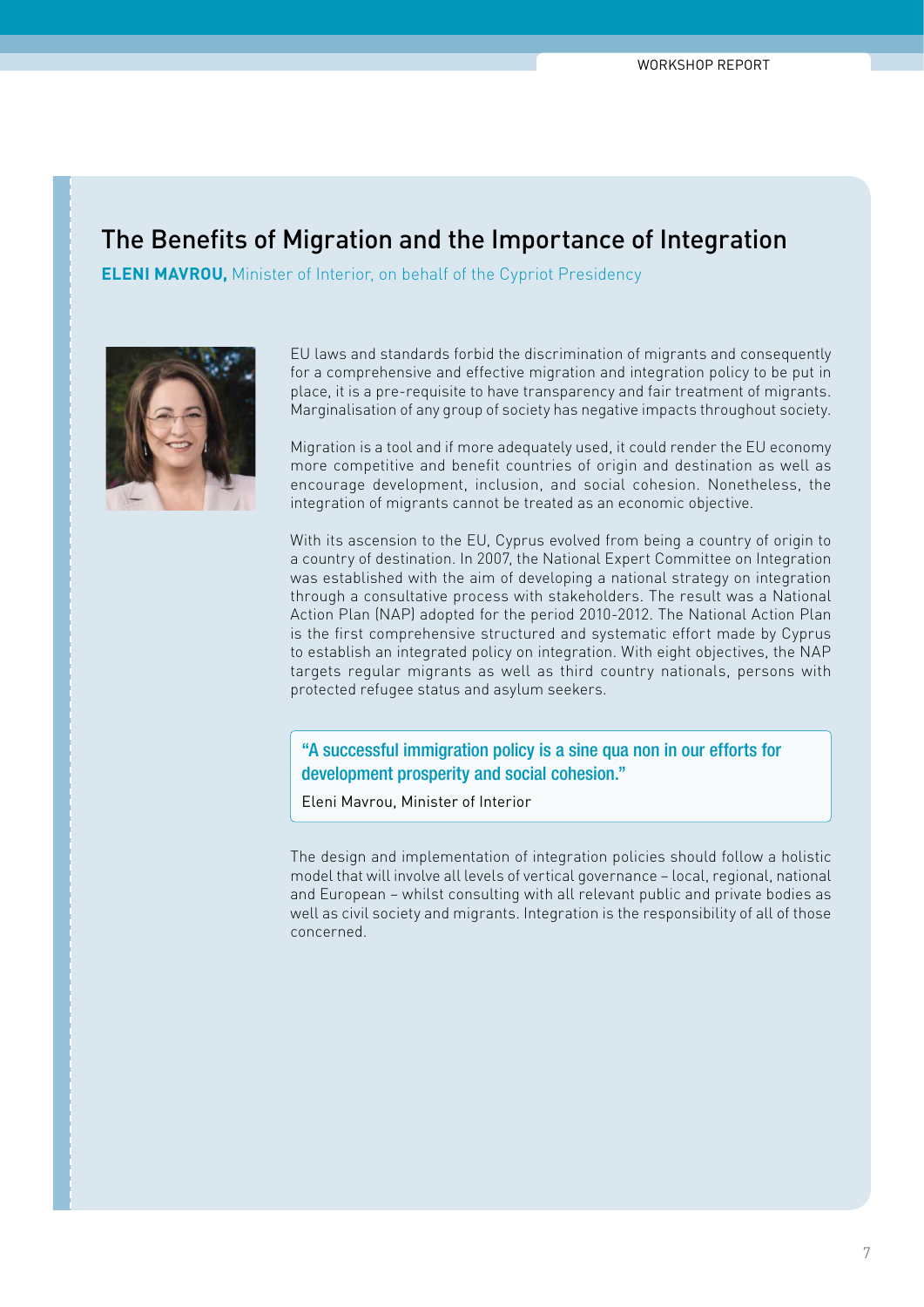# <span id="page-9-0"></span>**EU Institutional Framework on Equality and Third Country Nationals: What Implications for Migrants at the National Level?**

The legal framework on equality obliges EU Member States to tackle discrimination through, amongst others, positive action measures, effective remedies, and independent support to victims, both in law and in practice. Despite positive legal and policy changes to uphold the principle of equality and non-discrimination for all, various challenges exist in relation to third-country nationals with a regular or irregular migration status, who face difficulties in accessing fair working conditions, health care, and education, and in addition, who are increasingly subject to violence and abuse.

In Cyprus, despite a political will to address the lack of equal and nondiscriminatory treatment of migrants, little is enacted in practice. Migration in Cyprus is presently being approached from an economic perspective rather than from a human rights approach, and little focus has been given to irregular migrants. There is a need to review the existing equality and integration policies to ensure that the rights of all are respected in Cyprus.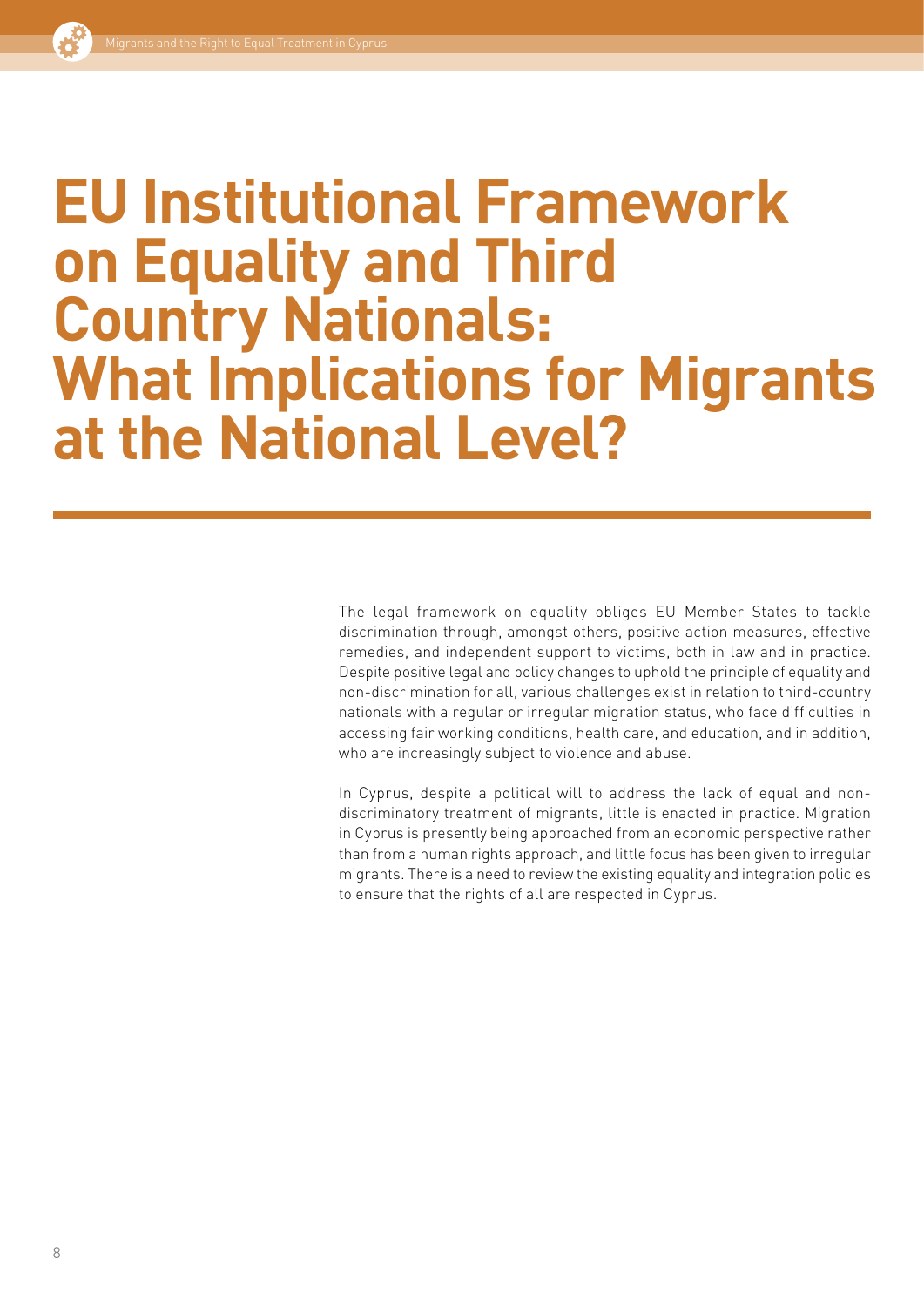### <span id="page-10-0"></span>Freedom, Justice and Security through Human Rights, Democracy and the Rule of Law

**Lina Papamichalopoulou,** Head of Unit D4: Non Discrimination Policies, DG Justice, European Commission



Effective migration policies are needed to address both legal and irregular migrants in a humane way. Equality is a core part of the EU migration policy as enshrined by the EU Charter which upholds the rights of regular and irregular migrants. Rights have nothing to do with nationality; they are neither negotiable nor derogable. A migration policy must be based on respect of human rights without exploitation, discrimination or xenophobia, and should apply to all regardless of immigration status.

Although the Union does not possess legal competence to adopt binding legal measures on integration, it has in recent years developed a framework for EU cooperation through inter alia the exchange of experiences, policy coordination, monitoring of results and financial support via the European Integration Fund and the European Refugee Fund.

The EU has also adopted a series of Directives prescribing equality of treatment and rights of access to employment, education/training and other key social rights. Notable amongst these are Directives 2000/43/EC (discrimination on racial or ethnic origin) and 2000/78/EC (equal treatment in employment)<sup>2</sup>. EU Member States will report in 2013 on the implementation of these two EU Directives.

The European equal treatment legislation requires Member States to set up an equality body. Equality Bodies play a very important role as the main instrument for implementing and supervising the EU antidiscrimination and equality law at national level. They also raise awareness, give advice to citizens and companies and support them in the fight against discrimination.

Member States are obliged to inform migrants about their rights and obligations, and if these rights are violated, they must ensure access to an effective recourse. With the objective of informing migrants of their rights, the European Commission has launched an EU immigration portal.2

- 2 More information available at [http://ec.europa.eu/justice/discrimination/law/index\\_en.htm](http://ec.europa.eu/justice/discrimination/law/index_en.htm)
- Available in English at: <http://ec.europa.eu/immigration/>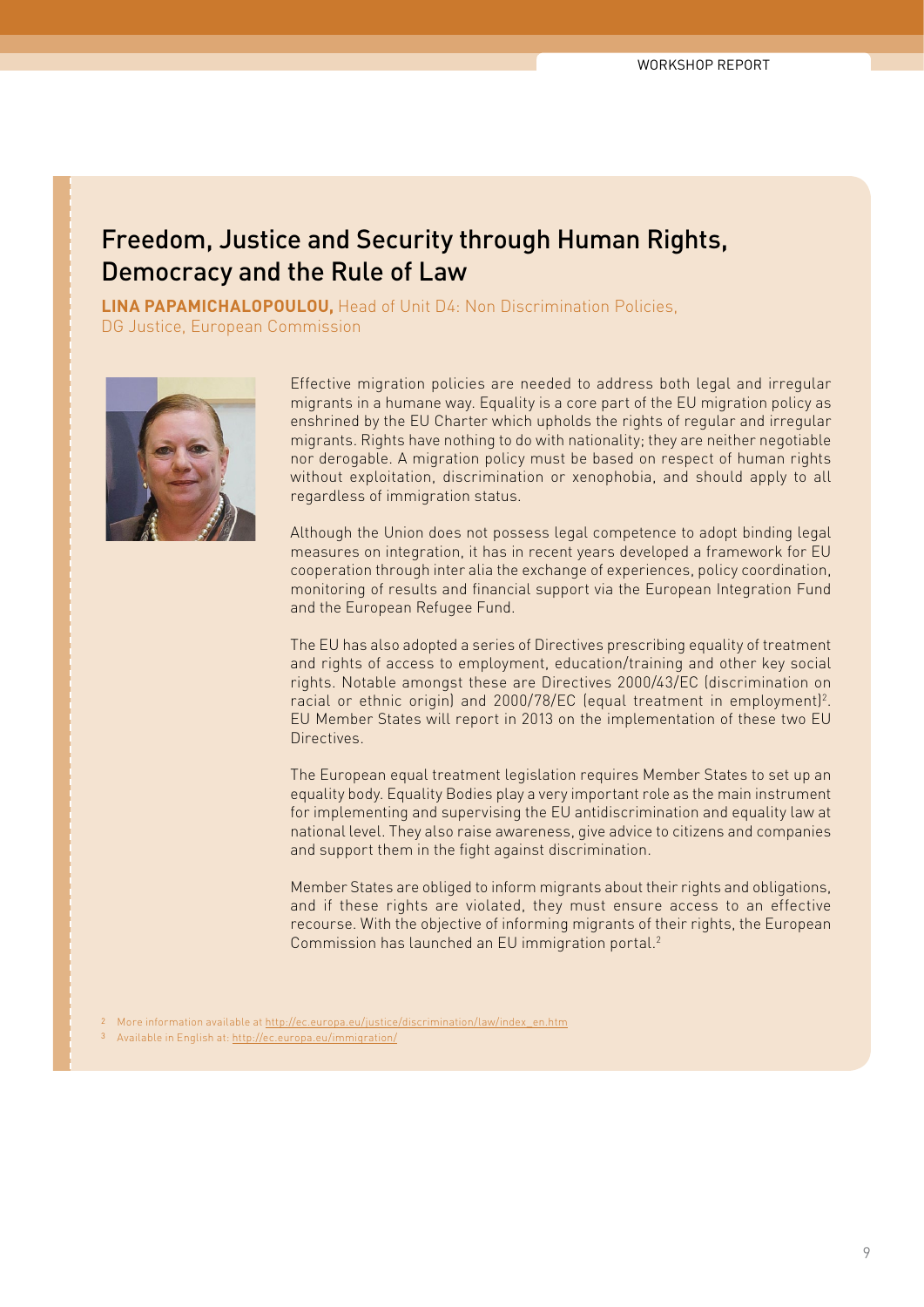## <span id="page-11-0"></span>Impact of EU Institutional Framework Upon Migrants' Rights in Cyprus

**Aristos Tsiartas,** Head of the Authority Against Racism and Discrimination in Cyprus



The crisis currently affecting the Cypriot economy, characterised by rising unemployment, has eroded previous discourses of migrants making positive contributions to the economy. There is an emerging concern regarding the manner in which migrant labour is used to respond to the demographic changes in Cyprus, while no efforts have been made to address the social dimension of migration.

The issue of integration is timely within the context of the economic crisis, but in Cyprus there are inherent difficulties in ensuring the integration of migrants.

#### Reluctance of the host society

When it joined the EU, Cyprus undertook a process to harmonise its legislation with the EU immigration policy which upheld principles of cultural identity and diversity, unfamiliar to Cyprus' historic homogeneous society. The differences have caused social tensions which remain unresolved. Left unaddressed are questions around what kind of society Cyprus is today, what integration and social cohesion really means in the society, and how immigration will affect the development of a new civic identity in a multicultural society.

#### Inadequate migration policy

The Cypriot migration policy, which is founded on its reliance on cheap, exploitable and temporary workers, has proven incoherent with EU equality standards imposed upon the country with its accession to the EU. This disparity reflects a failure to respond to the challenges of the existing temporary migration model.

#### Control of migration above human rights

In addition, the Cypriot government has prioritised the control of migration flows over and above the safeguarding of migrants' rights. This control rhetoric has coincided with a reliance on irregular, marginalised and vulnerable workers, negatively impacting on both migrants' rights, as well as Cypriot society at large.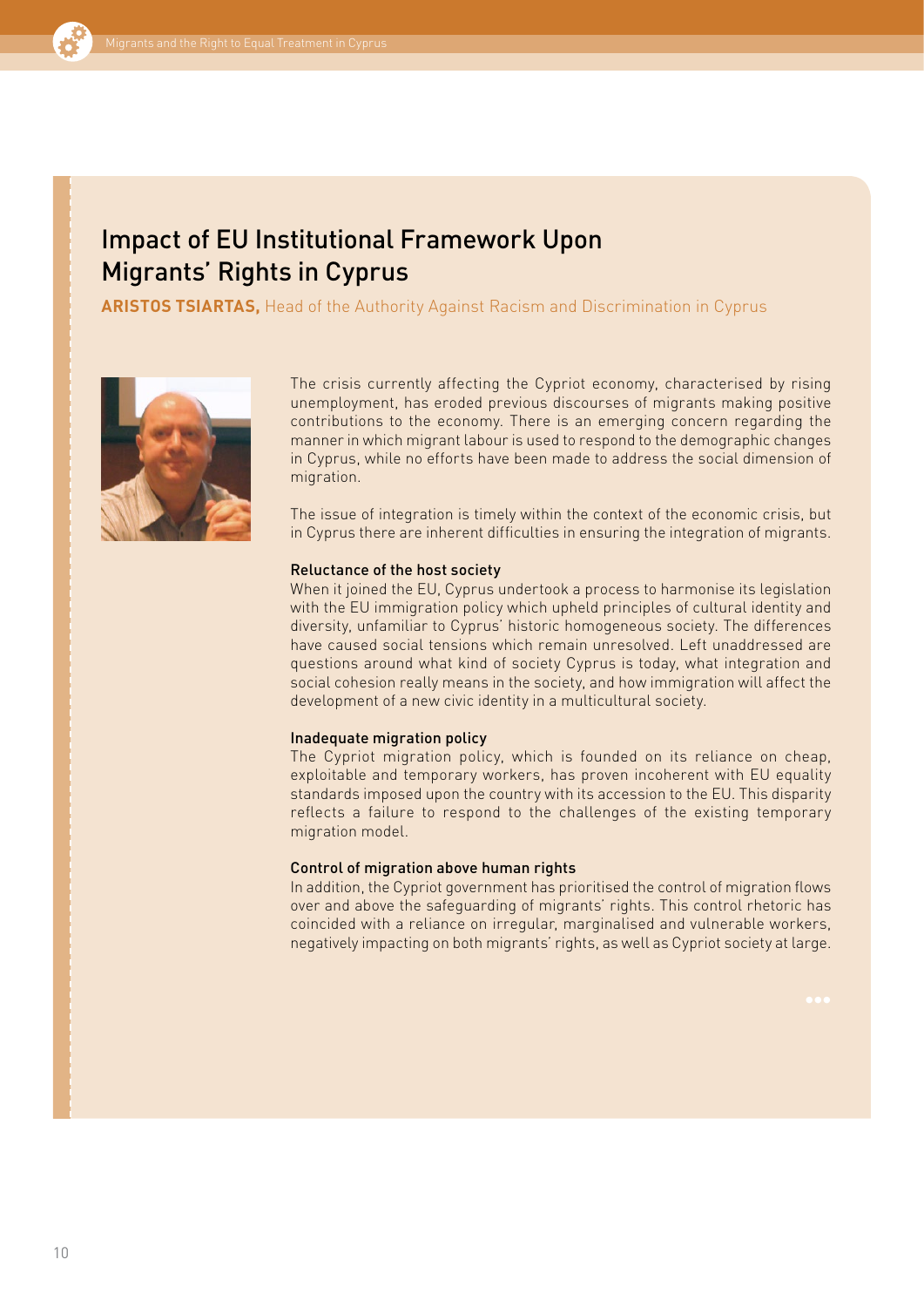"If we accept keeping migrants hostage as a vulnerable and exploitable group our entire social cohesion is undermined and our democratic fabric threatened."

Aristos Tsiartas, Head of the Cypriot Anti-Discrimination Body

#### Lack of a consultative approach to integration

In terms of developing a national integration policy, the establishment of the Committee of Experts on Integration and the adoption of the National Action Plan on Integration established in 2009 were significant developments. However, as the Expert Committee consisted only of government agencies, the legitimacy of the proposals they suggested were questioned due to the lack of a consultative approach which would involve civil society and migrants' organisations. Nevertheless, these developments were successful in developing integration as a political issue which needs to be addressed.

#### Little or no focus on irregular migrants

In the migration and integration discourse, little focus has been given to the issue of irregular migrants, which as a result has pushed this group into social marginalisation. There is a failure from all stakeholders, the government, trade unions and Cypriot society, to grasp the intrinsic dependence of rights of those who come to live and work in Cyprus. All those who are part of a society should have a voice and participate in the management of local affairs.

The contradictory and conflicting legal framework in Cyprus is a key challenge to migrants' rights and the current crisis has hardened attitudes against migrants, leading to increased incidents of social violence. Bureaucratically heavy legislation, combined with inadequate recording and reporting procedures, contribute to a flawed protection mechanism for victims, perpetuating a culture of impunity for perpetrators.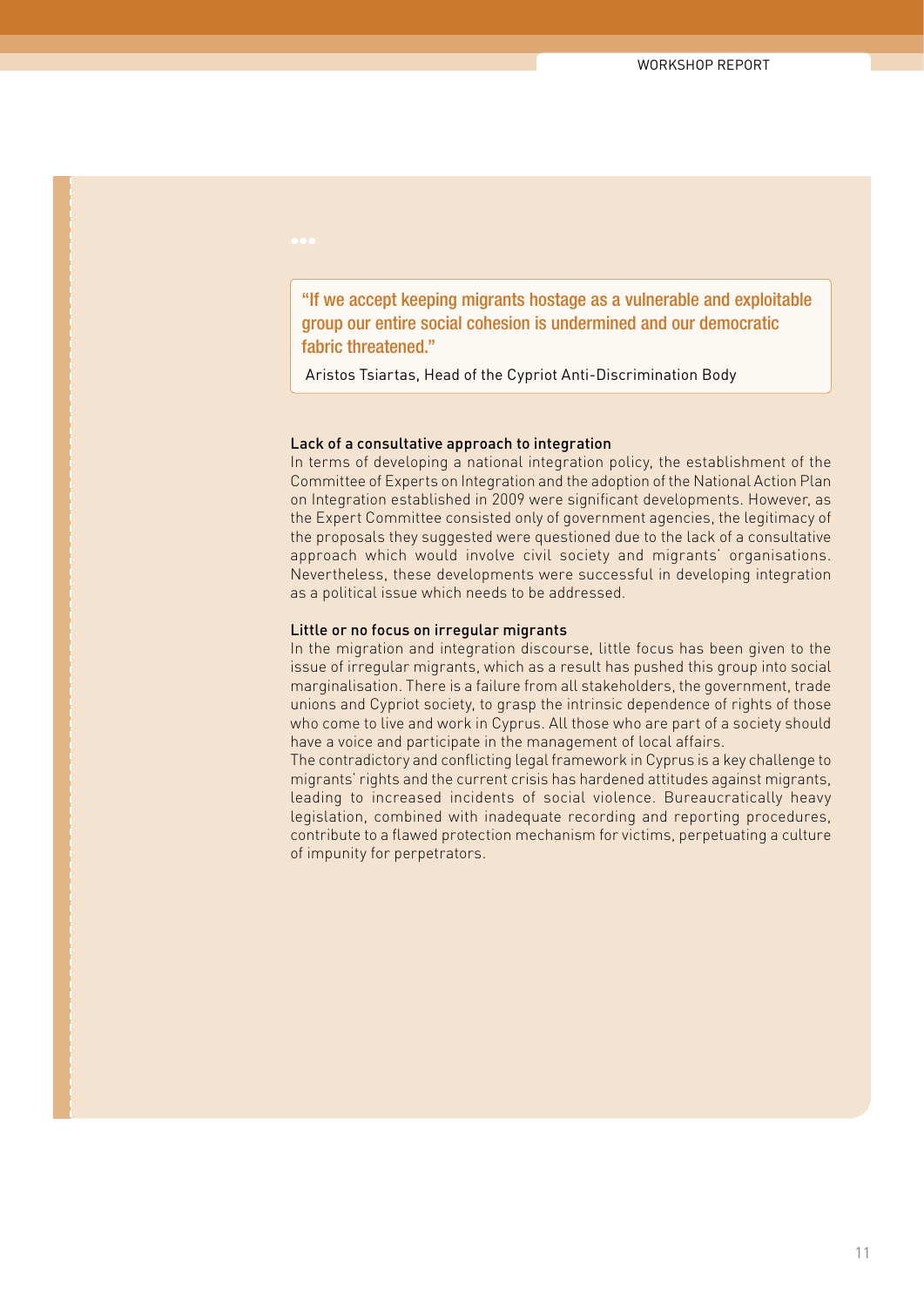## <span id="page-13-0"></span>Structural Deficits of the Cypriot Migration Framework for Achieving Equality

**DOROS POLYKARPOU,** Executive Director, KISA – Action for Equality, Support and Antiracism



characterised by high growth rates, full employment and high levels of selforganisation of workers, as well as the integration of women in the labour market, though not yet challenging gender roles in society. Workers were in a position of high levels of self-organization with strong trade unions. As a result the labour cost in manufacturing, care services and the tourism industry were high as well. These conditions were the key points that characterized the framework for the migration policy which was established by the [agreement of 1991.](http://www.mlsi.gov.cy/mlsi/dl/dl.nsf/dmlcriteria_en/dmlcriteria_en?OpenDocument)

**[KISA](http://www.unhcr.org/refworld/type,AMICUS,,,4e1b10bc2,0.html)** is a non-governmental organisation origin, colour, creed, gender, sexual or

The migration model in Cyprus evolved from a problematic framework initially regulating the employment of migrant women in the sex industry who were given the status of 'artists,' to gradually extending in other sectors of the labour market where unskilled and low paid labour was needed,. . Over time, despite the fact that labour regulations applied to 'sex workers' have been extended to other sectors of employment, the trade unions saw migrants as potentially a danger to the rights of Cypriot workers since they had no collective agreements and they were reluctant and actively opposing the employment of migrants. Thus a migration model was developed which offers only temporary work permits and only when no Cypriot is available to do the job. A fundamental part of this model was the excessive arbitrary power given to the employers to act according to their interests since the residence permit was directly linked with the work permit. In addition, despite this work permit, migrant workers had no rights to social and welfare benefits, no access to free public health care and social insurance during their four-year visa. This well-established temporary model has stood in the way of the development of a more regulated and comprehensive migration policy. In essence a migration policy was formed were every social partner was seeking their own interests at the expense of this temporary and precarious "cheap (and insecure) labour". Private agents were managing the affairs of migrants which seemed to be interested more in making business than the welfare of the migrant workers.

In the 1980s, the socio-economic context in Cyprus that was developed was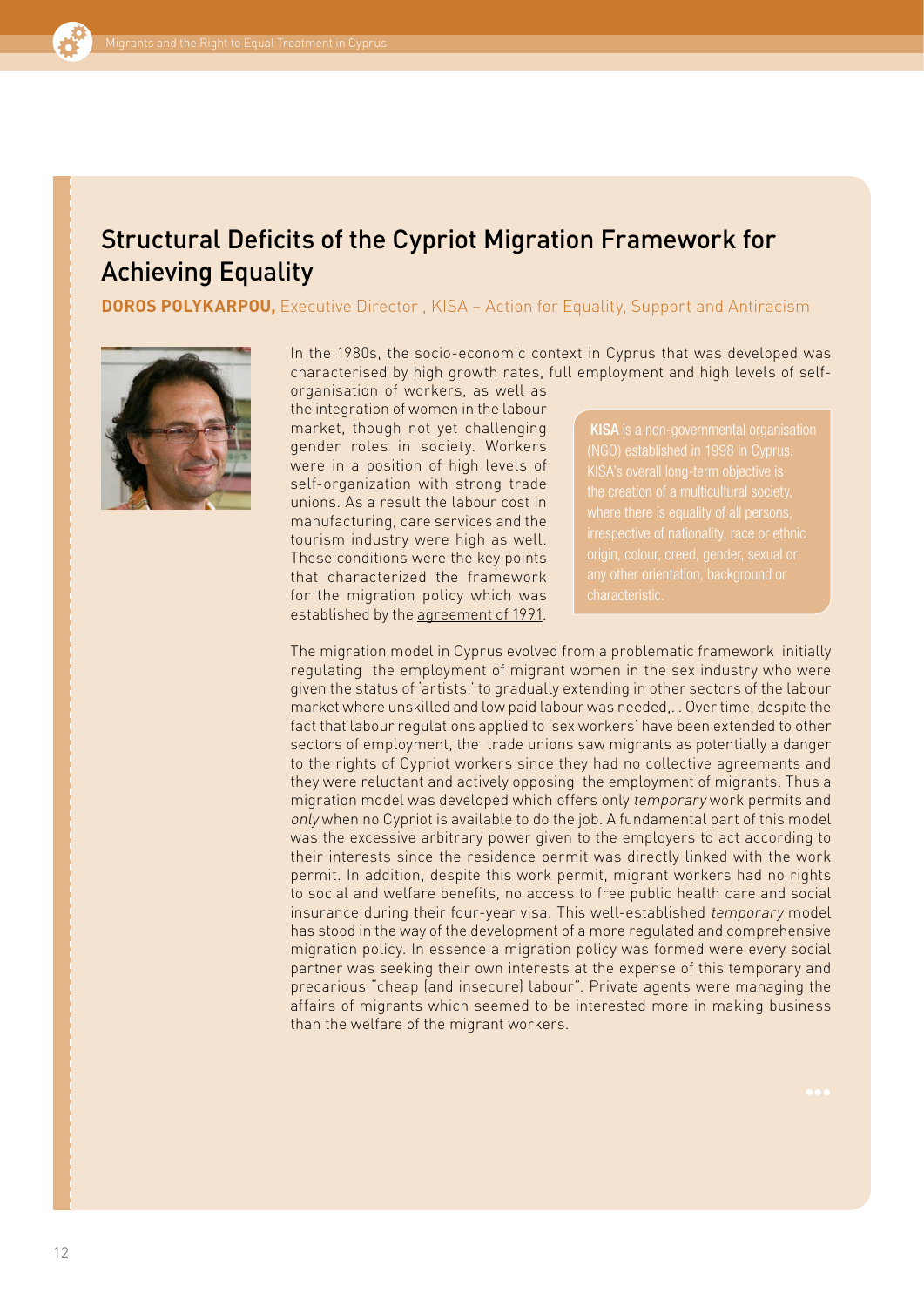This temporary based migration model that was developed in Cyprus has created an inexorable conflict of interests between the Cypriot state, the EU regulations and obligations, the human rights conventions and the welfare of migrant workers which seemed to be the party that had no voice. The framework clearly means that migrants only have access to temporary employment conditions, and are dependent on one single employer with limited opportunities to stay with continued and long-term employment. As a consequence, migrants were excluded from rights given to employees such as social benefits, free health care, social security and fair working conditions were denied full access to the labour market, as well as access to a protection mechanism in case of violations of these. Migrants are allowed to work in a narrow stream of the labour market where cheap labour is needed, primarily in sectors such as domestic and construction work, where the management, starting with recruitment, is primarily taken on by private recruitment agencies that are driven by profit maximisation and give little consideration to the needs and interests of the migrant workers themselves.

Eliminating discrimination in such a context is difficult if not impossible and thus the 2009 National Action Plan on Equality<sup>4</sup> failed to be implemented successfully. Essentially, migrants are trying to find ways to safeguard their rights, and the State is trying to finding ways to keep them under control. Within the present context, the failure of the state not only to protect migrants but also provide them with the papers that would ensure basic rights ensures their growing entrapment into criminal networks where exploitation is immense and this tendency seems to be on the increase. In addition to all the above negative parameters, the migration policy that is followed make the authorities unable to cope with the growing exploitation, there is a loss of essential skilful human resources, the social cohesion is undermined, the cost of such management is extremely high, the repression structures and institutions that are created for migrants are extended over time to the whole population and the combination of all leads to a social environment where racism can flourish..

Consistently at the bottom of international indexes on citizenship and integration, the social and economic cost of the migration model existing in Cyprus is becoming evident. It is starting to have serious impacts on the society itself, as the costs of mechanisms to control and implement this model becomes burdensome on the State; burdensome politically, economically, socially, and ethically. Such inequality risks supporting racism and undermines social cohesion as it fuels on-going exploitation and abuse.

"The persistency of the Cyprus authorities for deportations rather than integration of migrants within the Cypriot society only ensures their distance from reality, creates unresolved bureaucratic problems and ruins lives.."

Doros Polykarpou, Executive Director, KISA – Action for Equality, Support and Antiracism

Cyprus urgently needs to accept that it is a migration state, that migration is not a temporary issue and that the presence of migrants in Cyprus is a long term reality. Secondly, migration policies have to be based on principles of equality and cannot continue to deny essential requirements for a basic standard of living, social and political participation.

<sup>4</sup> Available at: [http://www.moi.gov.cy/moi/crmd/crmd.nsf/All/29C2B8DB3A5D19B1C225798B00410F8F/\\$file/Action%20Plan%202010-2012%20](http://www.moi.gov.cy/moi/crmd/crmd.nsf/All/29C2B8DB3A5D19B1C225798B00410F8F/$file/Action%20Plan%202010-2012%20-3-ENGL%20fin%20WEB.pdf) [-3-ENGL%20fin%20WEB.pdf](http://www.moi.gov.cy/moi/crmd/crmd.nsf/All/29C2B8DB3A5D19B1C225798B00410F8F/$file/Action%20Plan%202010-2012%20-3-ENGL%20fin%20WEB.pdf)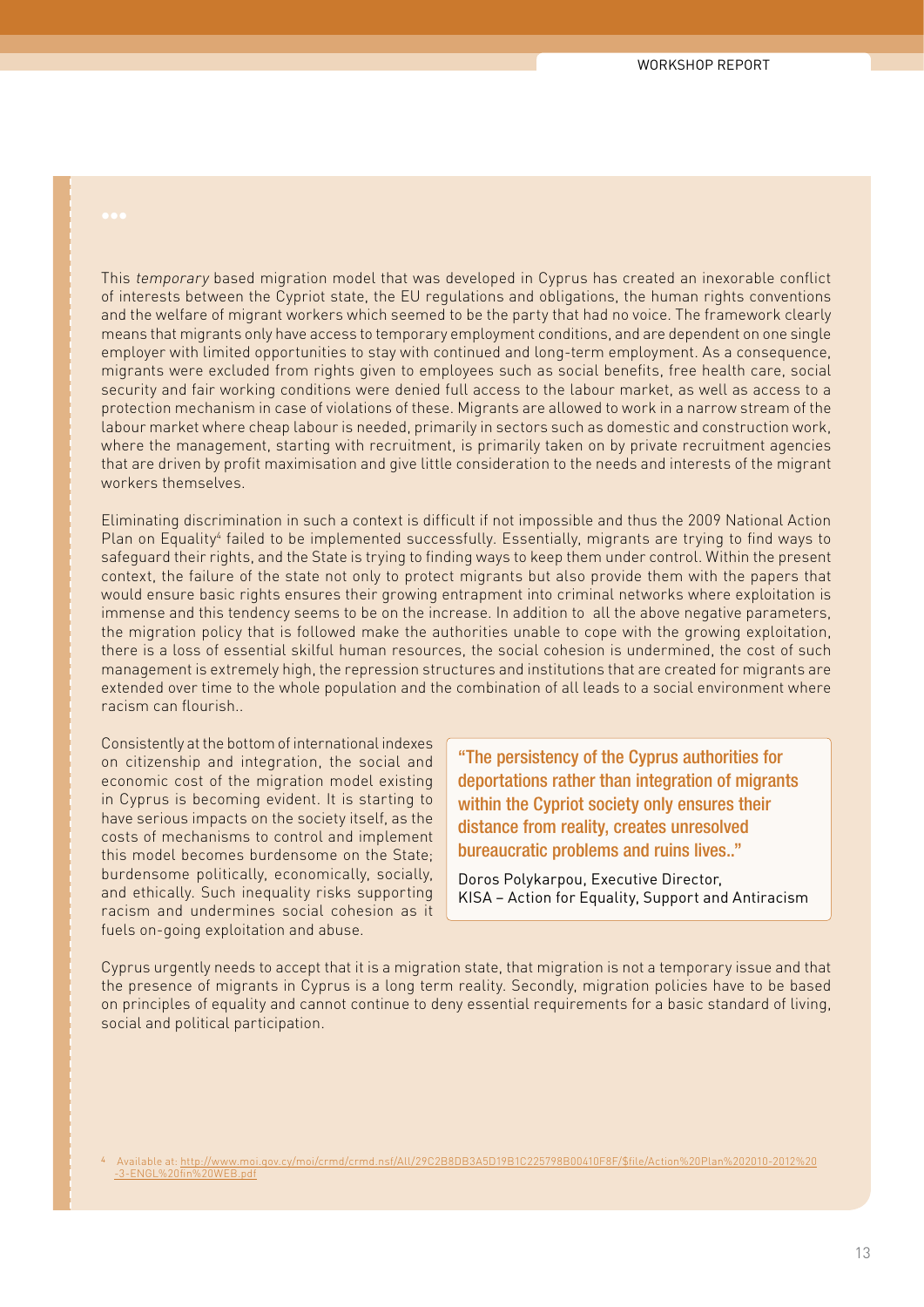# <span id="page-15-0"></span>Making Equal Treatment Legislation Work for Migrants

**Niall Crowley,** Independent Equality and Diversity Expert



The EU has a legal framework which empowers it to combat discrimination and mainstream equality concerns in all its actions. Nationality or national origin has been added into the equal treatment legislation of several EU member states. EU member states have introduced positive duties on employers and service providers, enabling them to go beyond an individual enforcement model, driving institutional change and contributing to the prevention of discrimination. The legal model is however, only the first step. The real challenge lying ahead is to make rights work for migrants.

Under-reporting is a major issue. This occurs when migrants have low levels of belief that change is possible and lack confidence in state institutions. To make rights work, network-building and partnership formation is needed between civil society, equality bodies and state institutions.

"Creating a sound equality structure requires building trust and improving communications by providing information about mechanisms to achieve rights and signposting those mechanisms."

Niall Crowley, Independent Equality and Diversity Expert

There is a need to create an expectation among employers that if they do discriminate, there will be consequences. To improve rights protected under law, it is everyone's responsibility to make rights work and this will require an empowered, resourced and valued infrastructure that includes statutory bodies as well as NGOs.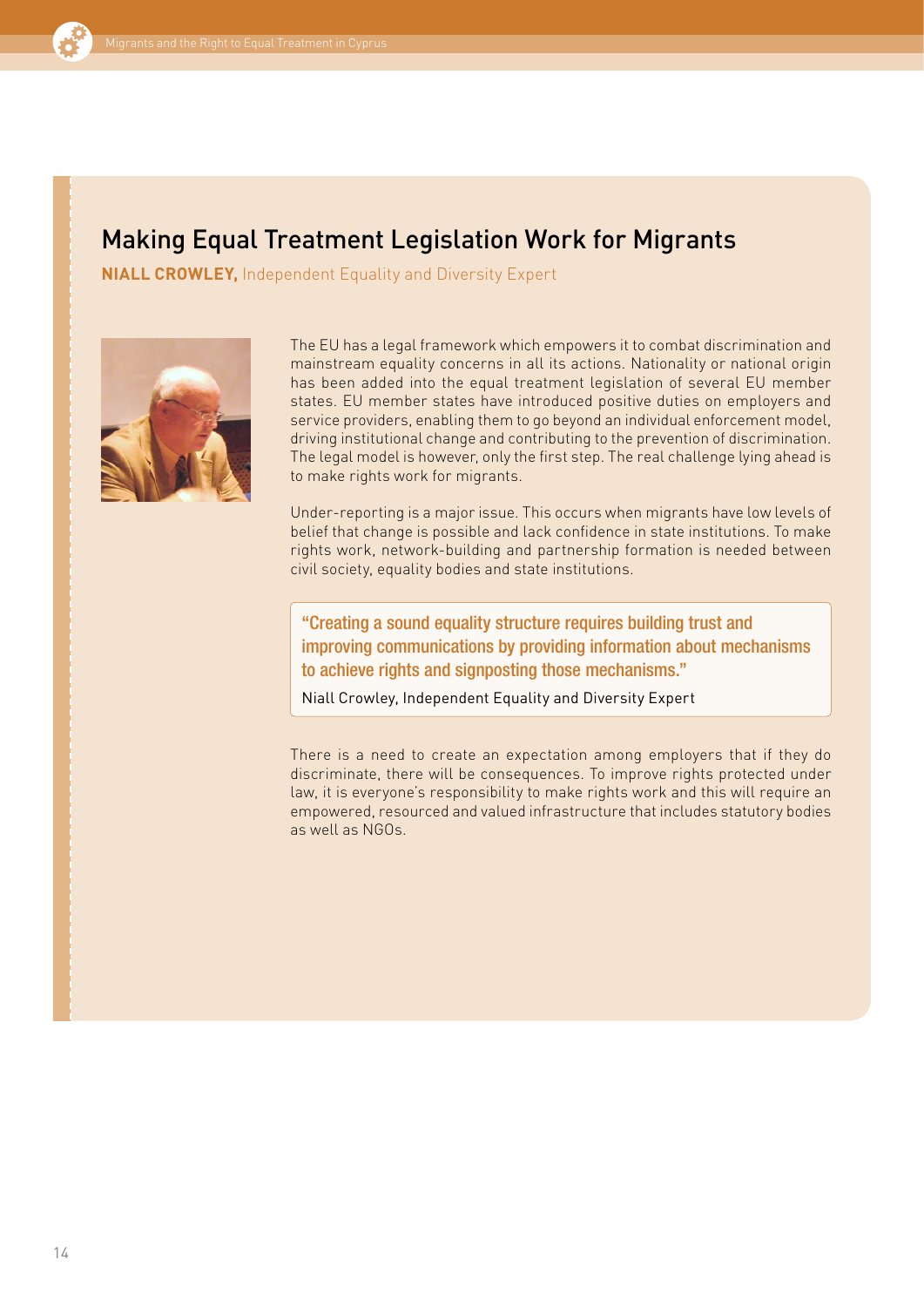### <span id="page-16-0"></span>Fundamental Rights of Irregular Migrants and Obligations of Member States

**Ann-Charlotte Nygård,** Programme Manager, Freedoms and Justice Department, EU Fundamental Rights Agency (FRA)



Migration status cannot be an exclusive factor when talking about the fundamental rights of irregular migrants.

To highlight the obligations of EU member states towards migrants living and working in an irregular situation and as part of the [Fundamental Rights of Irregular](http://fra.europa.eu/en/project/2012/situation-migrants-irregular-situation-european-union)  [Migrants \(FRIM\) project,](http://fra.europa.eu/en/project/2012/situation-migrants-irregular-situation-european-union) the FRA published three reports on this issue in 2011: a report covering the fundamental rights of irregular migrants in the EU 27, and two in-depth case studies in ten member states, on domestic work and access to health care for irregular migrants.5

European and international law frameworks guarantee the right to access health, education and justice regardless of status, and international labour standards apply to irregular migrants as well . Trade unions, national human rights insitutions and NGOs have a very important role to play in supporting irregular

migrant's access to justice, by representing them as third parties in legal proceedings. This will prevent a culture of impunity for violations against irregular migrants at work, and the government should support and encourage such actors to take on third party representation.

Of particular concern to the EU Fundamental Rights Agency is how migrants' fear of detection, arrest and deportation can prevent them from accessing essential rights. With input by law enforcement officials across Europe, the European Commission and PICUM the FRA compiled the document ["Apprehension of migrants in an irregular situation](http://fra.europa.eu/en/sites/default/files/document-on-apprehensions_1.pdf)  [– fundamental rights considerations"](http://fra.europa.eu/en/sites/default/files/document-on-apprehensions_1.pdf) in 2012, which it has submitted to Commissioner Maelstrom, for possible further usa by the European insitutions.

The **EU Fundamental Rights Agency (FRA)** 

"The criminalisation of irregular migration is a core reason preventing migrants from reporting a crime."

Ann-Charlotte Nygård, Programme Manager, Freedoms and Justice Department, EU Fundamental Rights Agency

There is an urgent need to create awareness among policy and legal actors, at both national and local level, about the dangers of detection practices and why it is necessary to prohibit obligations for service providers to report undocumented migrants.

<sup>5</sup> [Fundamental rights of migrants in an irregular situation in the European Union](http://fra.europa.eu/en/publication/2012/fundamental-rights-migrants-irregular-situation-european-union) (2011), [Migrants in an irregular situation employed in domestic work:](http://fra.europa.eu/en/publication/2012/migrants-irregular-situation-employed-domestic-work-fundamental-rights-challenges)  Member States 2011) and Migrants in an irregular [10 European Union Member States](http://fra.europa.eu/en/publication/2012/migrants-irregular-situation-access-healthcare-10-european-union-member-states) (2011)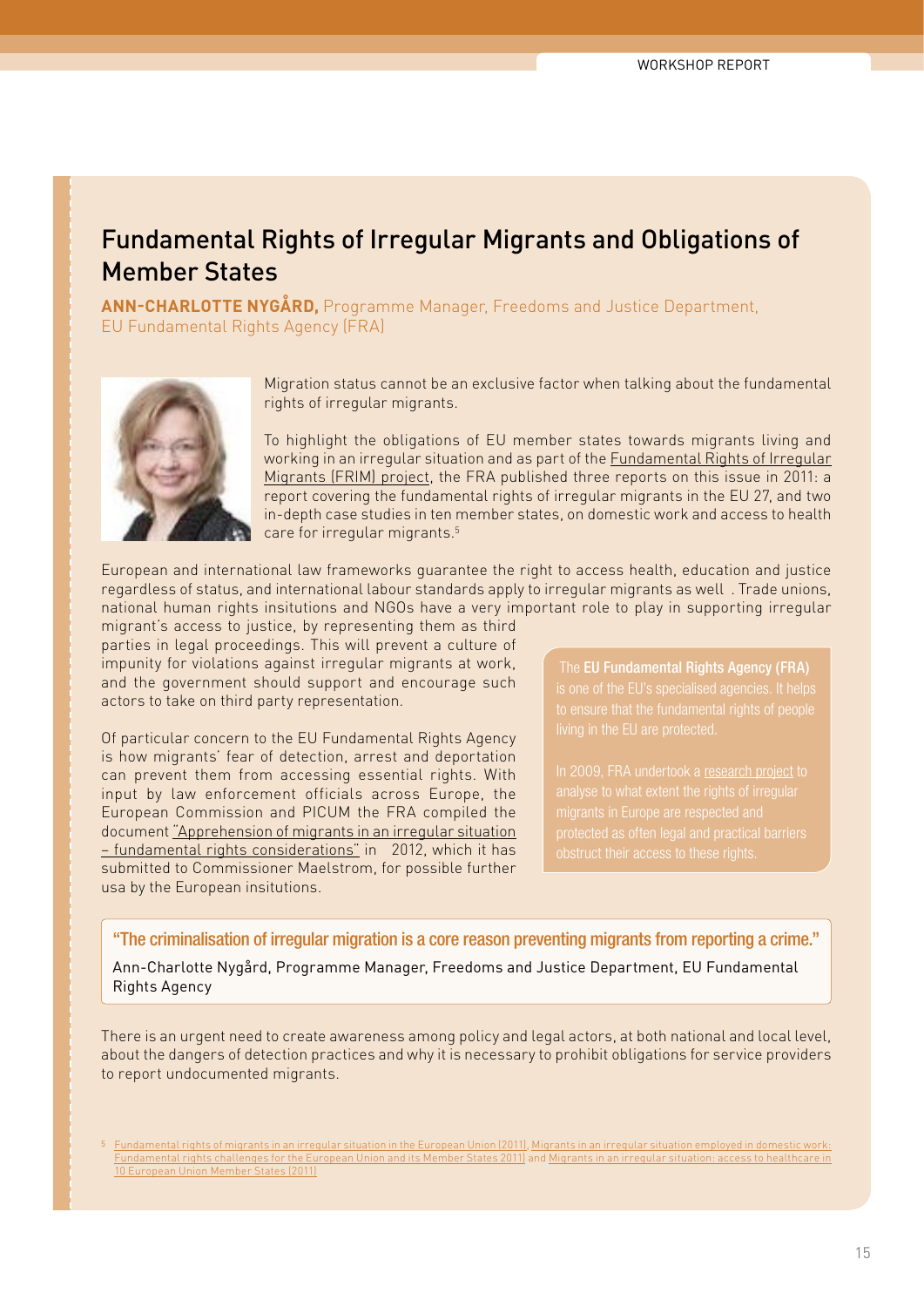# <span id="page-17-0"></span>**Challenges in Implementing Equality Framework for Migrants: Practical Challenges at National Level and How to Overcome Them**

A global perspective of migration reflects policies that consider migration as an economic tool. Across the world, states are adopting measures which support and encourage this economic model of migration with little consideration given to the people behind it, in both the short and long term. Despite European and international treaties which uphold principles of equality and anti-discrimination, the combination of inadequate migration, labour and integration policies are resulting in serious violations of migrants' human rights, whilst also exposing them to racist violence, exploitation and abuse.

In Cyprus, the systemic equality deficit poses significant risks to the security and integrity of third country nationals and the human rights defenders that support them, causing extremely negative consequences for Cypriot society on the whole. There is a pressing need to challenge structural inequalities and institutional discrimination against migrants living and working in Cyprus and promote greater understanding of the need for a holistic, human rights and equality-based approach to addressing their situation.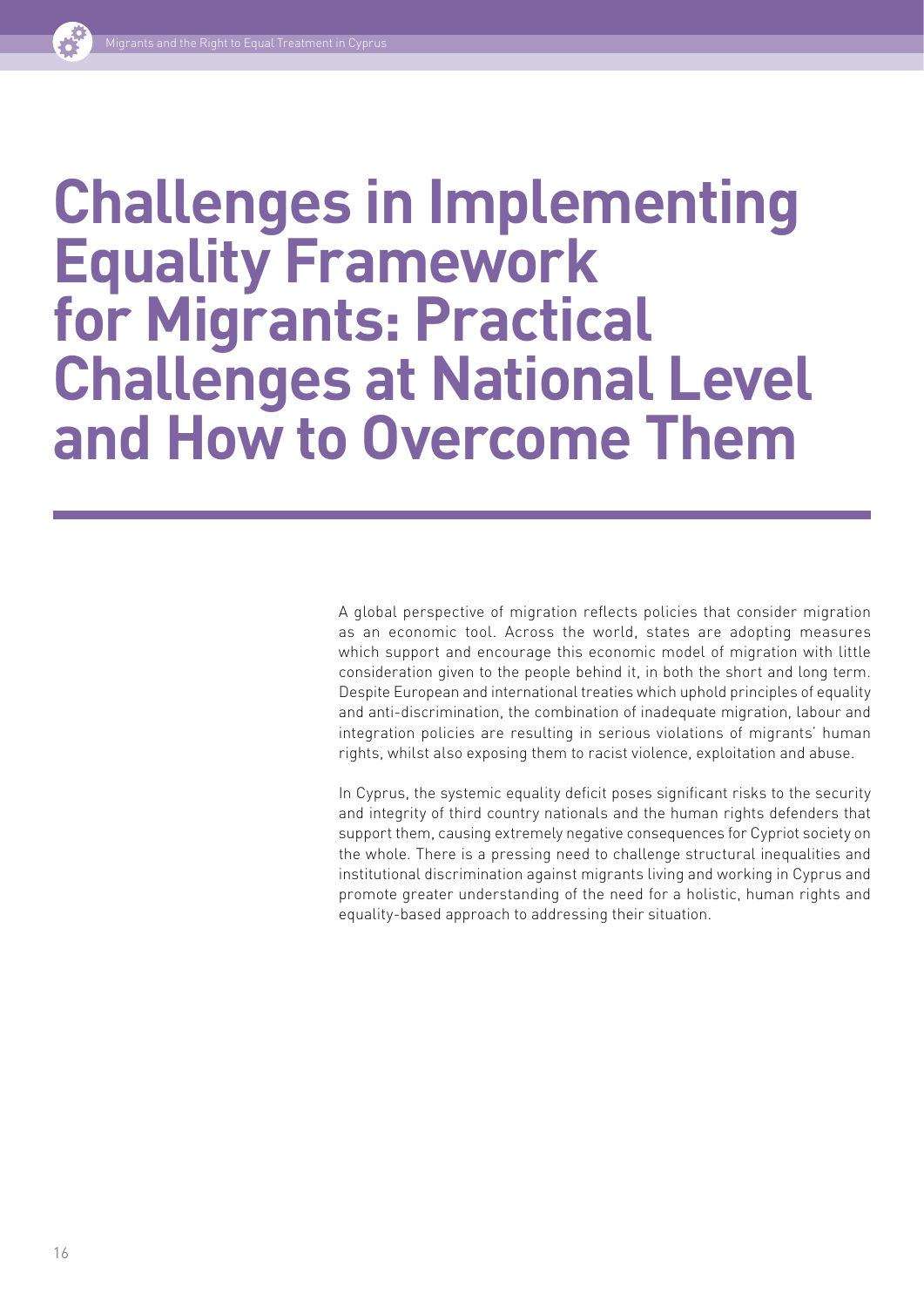## <span id="page-18-0"></span>Protection and Migration Governance Challenges Arising from Popular Notions of 'Circular' and Temporary Migration/ Contract Worker Schemes

**PATRICK TARAN,** Specialist on International Labour Migration and Governance; and President, Global Migration Policy Associates



#### What is migration about?

Migration today is about sustaining economies and societies throughout the world. Migration provides responses to fast-changing needs for competencies and personnel resulting from technological advances , and changes in market conditions and industrial transformations, changes that no country can entirely meet on its own. It serves as an instrument to adjust the skills, age and sectoral composition of national and regional labour markets. Migration is replenishing declining work forces and injecting younger workers in many countries, contributing to dynamism, innovation and internal mobility in those work forces..

Over 90% of migration today is bound up in the world of work. International labour and skills mobility is set to increase further in coming years. Aging and declining workforces worldwide have already intensified competitive demand for labour and skills at all levels.

Nevertheless, when less skilled labour moves to meet this demand, it has often been subject to restrictive, even repressive, policies and measures. The laws of supply and demand tend to undermine rights of those in an irregular situation.

#### Responding to challenges raised by migration on the global level

Recognising that unregulated market forces tended to enhance rather than prevent abuse and exploitation of foreign workers, a comprehensive legal and policy framework on migration governance has been built up since the 1920s. The first international convention on migrant workers was elaborated in the 1930s. Further specific International Labour Standards and a specific UN Convention were subsequently developed to ensure protection of migrants and provide standards for governance of migration. These and other human rights treaties and labour standards established three fundamental notions in international law:

- Equality of treatment between regular migrant workers and nationals with regards to labour rights, access to employment and working conditions.
- Core universal human rights apply to all migrants, regardless of legal status.
- The broad array of international standards providing protection in treatment and conditions at work - safety, health, maximum hours, minimum remuneration, non-discrimination, freedom of association, maternity, etc. apply to all workers.

6 1990 International Convention on the Protection of All Migrant Workers and Members of Their Families

7 ILO Convention 97 on Migration for Employment (of 1949), ILO Convention 143 on migrant workers (Supplementary Provisions) (of 1975)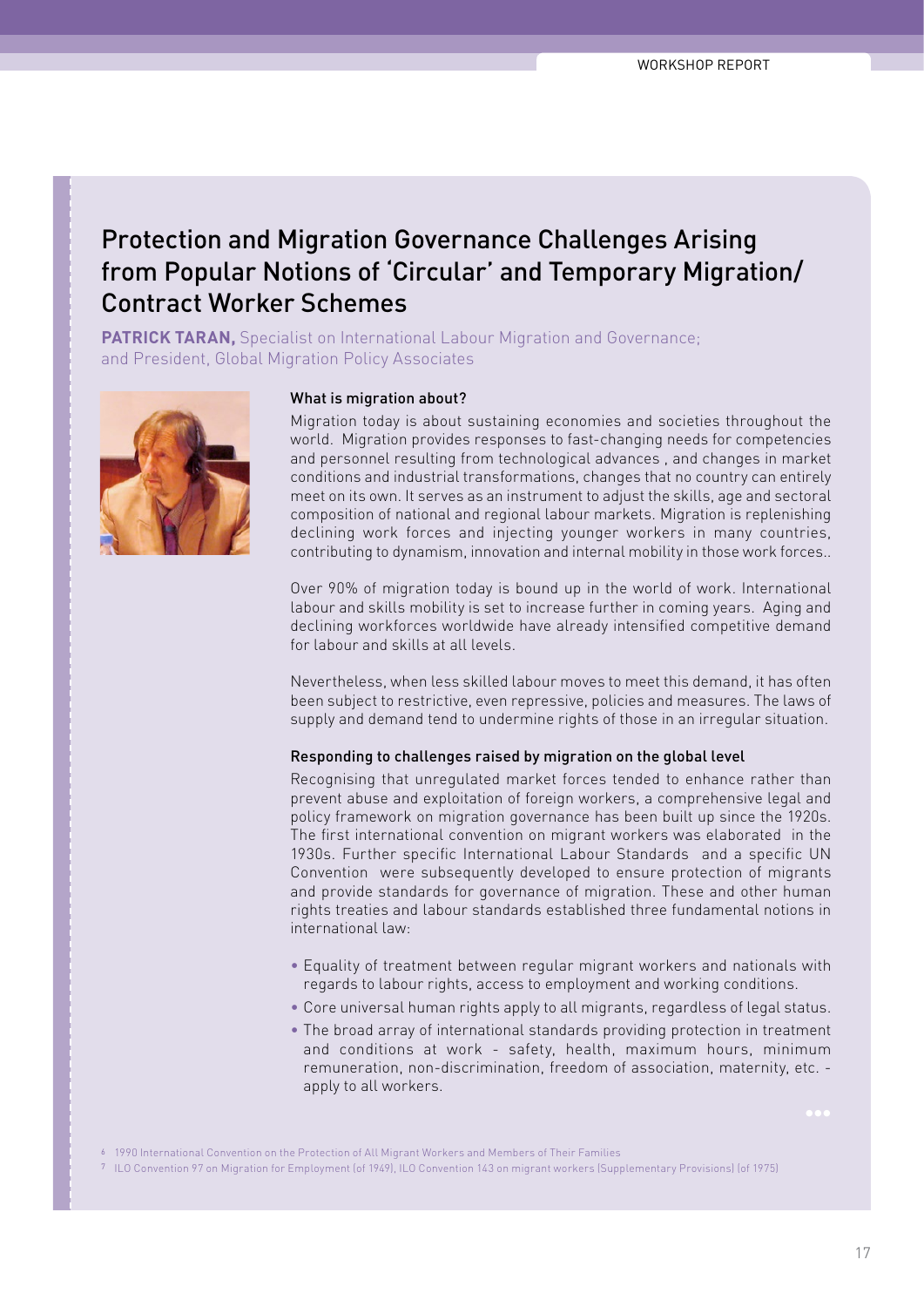

#### Impact of economically based migration model on society and migrants' rights

Migration is about the relationship between labour and capital. It is about the changing division of wealth and the contention over conditions of work that is becoming more precarious and unprotected for many. One policy approach being widely promoted is so called "circular migration" bringing "labour without people" as it were. Foreign workers are brought in under restricted conditions for short periods and then obliged to leave. The regime is promoted on the basis

"It's ultimately a question of values. Or rather, a battle over what values will govern societies in future. Will it be Equality, rights for all, democracy?"

Patrick Taran, Specialist on International Labour Migration and Governance

that workers benefit from the privilege of coming to a high wage economy for a short period, but in turn they must accommodate to fewer rights. The perceived additional benefit of this "circular migration" is that immigration challenges to or "contamination of racially, ethnically, culturally and religiously pure societies" is precluded.

Inevitably, however, such a system poses serious questions regarding social values and requires a society to think about the type of values it wishes to be governed by. Such questions require members of that society to decide if they want a cohesive society which upholds equality, or a divided society.

#### Challenge of integration

Linked to the above emerges the challenge of integration. The historical ideology and the established markers of belonging, of membership, are generally mono-racial, mono-ethnic, monolingual, mono-religious, and mono-cultural. However, the arrival of newcomers results in visible changes to society: "diversity becomes the de facto norm", and with this change, notions of participation must change to extend to these newcomers. If excluded or segregated, they become "intruders" and such perspectives prevent social cohesion and lay the foundation for xenophobia, inequality and racism. Integration is only possible if founded, promoted and applied by explicit norms and values of equality and rights to protection for all.

As the European Union officially recognised some years ago, integration is understood to be a mutual, twoway process, requiring accommodation of newcomers to the context of their host country and requiring the host country and its population to accommodate diversity and respect identities of newcomers and minorities.

#### What has it meant for Cyprus?

Cyprus is today highly dependent on foreign skills and labour; offical figures say that 23.3 percent of the workforce is foreign. However the data and experiences shared with this observer show that the impact on migrant workers has been aggravated by a decade of restricted rights and evident inequality and exploitation, with employers holding permits and passports, giving them total control to decide wages, set working conditions and carry out practices of arbitrary dismissal - which for many migrants, particularly those in an irregular migration status, can result in arrest and then deportation.

Current reports show that the regime of restricted rights for migrant workers has coincided with a recent increase in unemployment as a result of the economic crisis. While it was clear that migration was essential for the economic survival of Cyprus, unless it is regulated by appropriate laws and policies guaranteeing equality and rights, it will continue to entail systematic exploitation, a lowering of work standards and fuelling of racism and xenophobia, the latter provoked by the direct but unjustified correlation made between migration and unemployment. Considering the gravity of the situation in Cyprus, the government must act to establish legislation and a comprehensive policy framework upholding rights and regulating migration. Failure to do so will result in a high cost in violations of rights of persons, in social disruption, in reduced productivity, and lost opportunities for economic stability and development.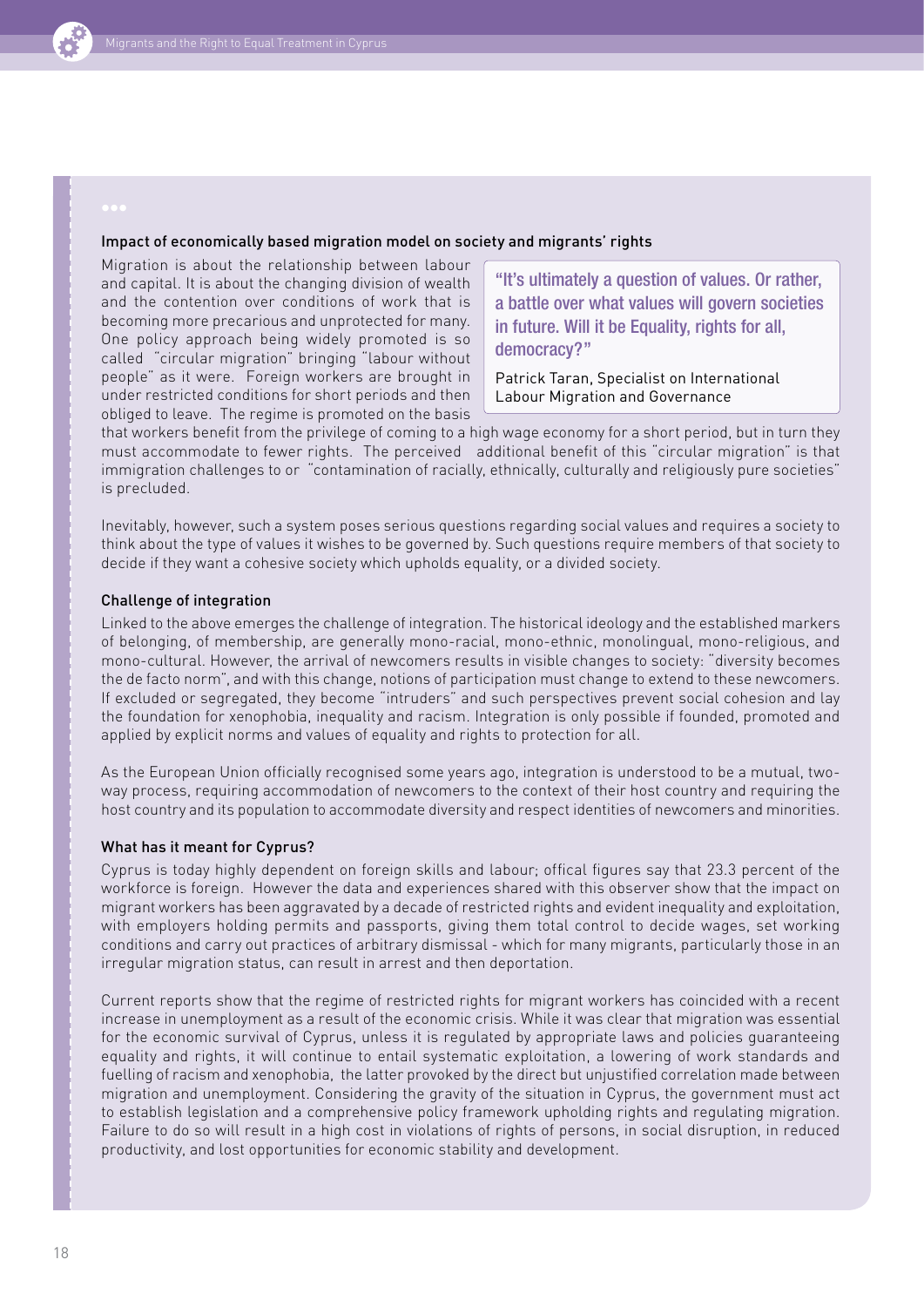### <span id="page-20-0"></span>The Rise of Racist Discourse and Violence and its Impact on Equality

**Kalliopi Lykovardi,** Senior Investigator, Greek Ombudsman's Office



The Racist Violence Recording Network<sup>8</sup> created at the initiative of the Greek National Commission for Human Rights and the UN High Commissioner for Refugees and NGOs was set up to prevent and record racist violence in Greece. During the period from January

- September 2012<sup>9</sup> the Network recorded 87 incidents of violent attacks against refugees and immigrants, of which fifteen were reported. These events mainly related to serious injury, but also minimal injuries performed in public spaces (squares, streets, public transport, etc.), mainly in Athens, but also in Patras (5) and Piraeus (3).

in Cyprus, the numbers of acts of racist Greece. In [July 2012](http://www2.ohchr.org/english/bodies/question.htm), the Greek Ombudsman

The low number of recorded acts and reported incidents reflect that many victims are reluctant to report acts of racist violence. The reasons vary but include: fear of being deported for not having a regular residence status, or a general mistrust in the process that would not give them access to justice. Police authorities have been denounced for giving priority to the legal status of victims rather than on their obligation to investigate the incident itself.

According to data<sup>10</sup> collected by the Racist Violence Recording Network in 2012, the main findings were:

- The victims of these attacks were 85 men and two women, aged between eighteen to 35 years old, mainly originating from Afghanistan, Bangladesh, Guinea, Pakistan and Somalia.
- 84 of the 87 victims reported that the incidents were motivated by their foreign origin.
- In 48 cases, the victims of the attacks believed that the offenders were associated with extremist groups, with some even identifying the perpetrators as being associated with the Golden Dawn, a right-wing extremist party that incites hatred and violence against migrants.<sup>11</sup>

…

8 Further information available at:<http://www.unhcr.gr/1againstracism/category/racist-violence-recording-network/>

9 Racist Violence Recording Network, [Findings 1.1.2012 - 30.9.2012](http://www.unhcr.gr/fileadmin/Greece/News/2012/pr/ConclusionsOctober2012EN.pdf)

10 Ibid.

11 Several instances of physical attacks have been 'claimed' by the racist party Global Dawn and seem to be tolerated by the Greek police force. See Amnesty International, [Police violence in Greece, Not Just 'Isolated Incidents](https://doc.es.amnesty.org/cgi-bin/ai/BRSCGI/3724_Greece_cover_%20%20contents%20web?CMD=VEROBJ&MLKOB=31754011212) (2012)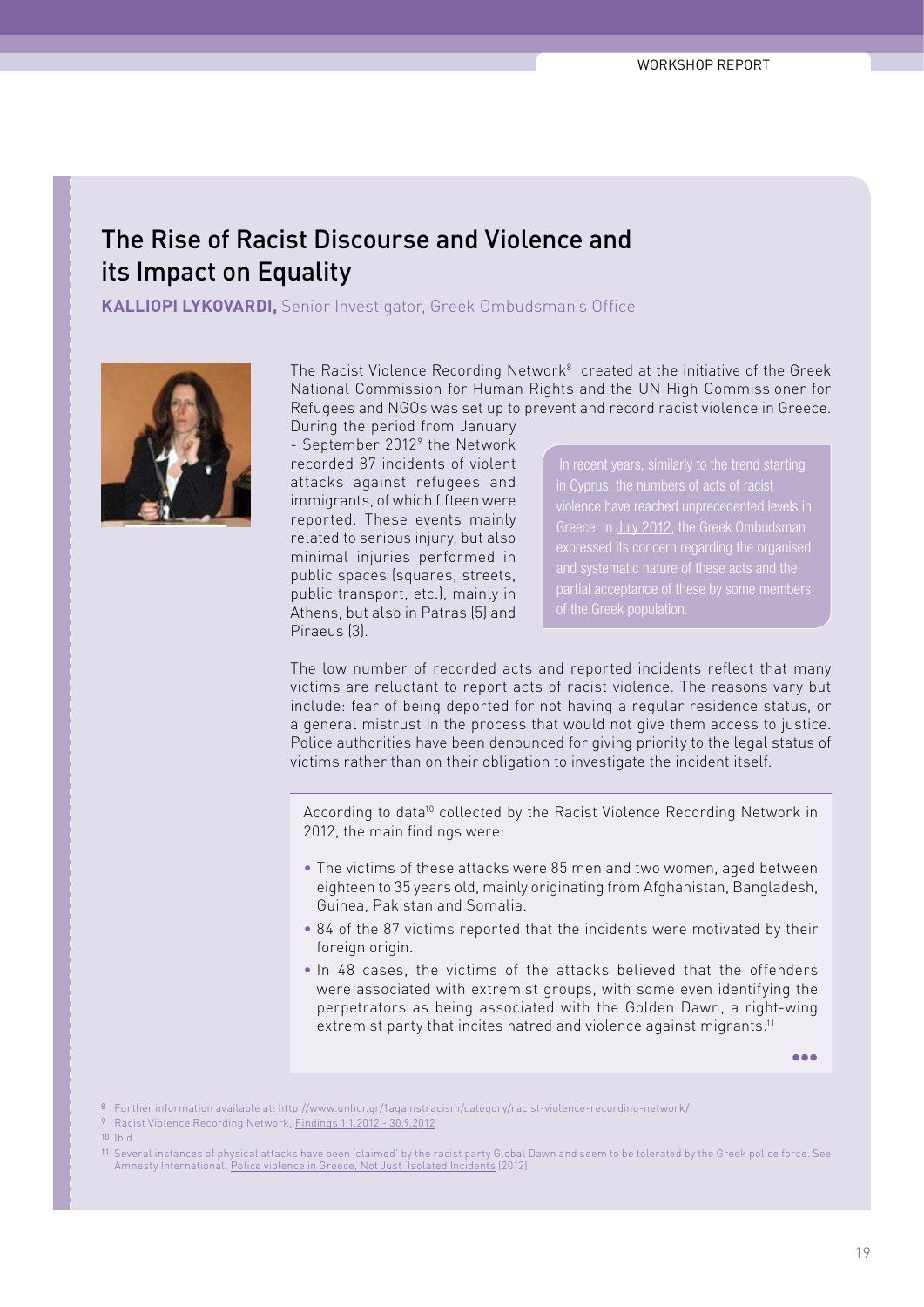

#### …

- Fifteen out of 80 recorded racist attacks included incidents where the police used force during identity checks and ill-treatment at detention. Other reported failures of law enforcement officials included destruction of official documents, lack of a systematic method in investigating and addressing claims, and delays in the prosecution and punishment of perpetrators.
- From the 87 recorded acts<sup>12</sup>, only eleven victims officially reported the incident to law enforcement authorities, and fourteen noted they would have liked to.

#### "The racist speech and racist violence individually impact the scope of protection of human rights, rule of law and ultimately of democracy itself".

Kalliopi Lykovardi, Greek Ombudsman Office

Noting the obvious correlation between racism and extremist political courses, the lack of adequate tools for the public discourse to address and mitigate these incidents and their social acceptance are worrying. In the case of Greece, the economic crisis which put ideologies under severe stress and provided a space for open racism revealed the deficiencies of the anti-racist policies. The crisis did not provoke racism, as racism existed in Greek society beforehand.

As incidents of racist violence occurred, the police and the justice system did not respond and the state concerned itself with the political cost rather than the problems at hand. As a consequence the state has undermined its role as an agent for managing the problem.

The solution is not to ban extremist groups such as Golden Dawn, but rather the political choices which feed racism and social tensions, threaten social cohesion and peace must be addressed and resolved. If this is achieved, political extremism and racism have no future.

#### Recent reports on police violence and violence against migrants in Greece:

- Amnesty International, [Police](https://doc.es.amnesty.org/cgi-bin/ai/BRSCGI/3724_Greece_cover_%20%20contents%20web?CMD=VEROBJ&MLKOB=31754011212)  [Violence in Greece: Not Just 'Isolated](https://doc.es.amnesty.org/cgi-bin/ai/BRSCGI/3724_Greece_cover_%20%20contents%20web?CMD=VEROBJ&MLKOB=31754011212)  [Incidents'](https://doc.es.amnesty.org/cgi-bin/ai/BRSCGI/3724_Greece_cover_%20%20contents%20web?CMD=VEROBJ&MLKOB=31754011212) (2012)
- Human Rights Watch, [Hate on the](http://www.hrw.org/reports/2012/07/10/hate-streets-0)  [Streets \(2012\)](http://www.hrw.org/reports/2012/07/10/hate-streets-0)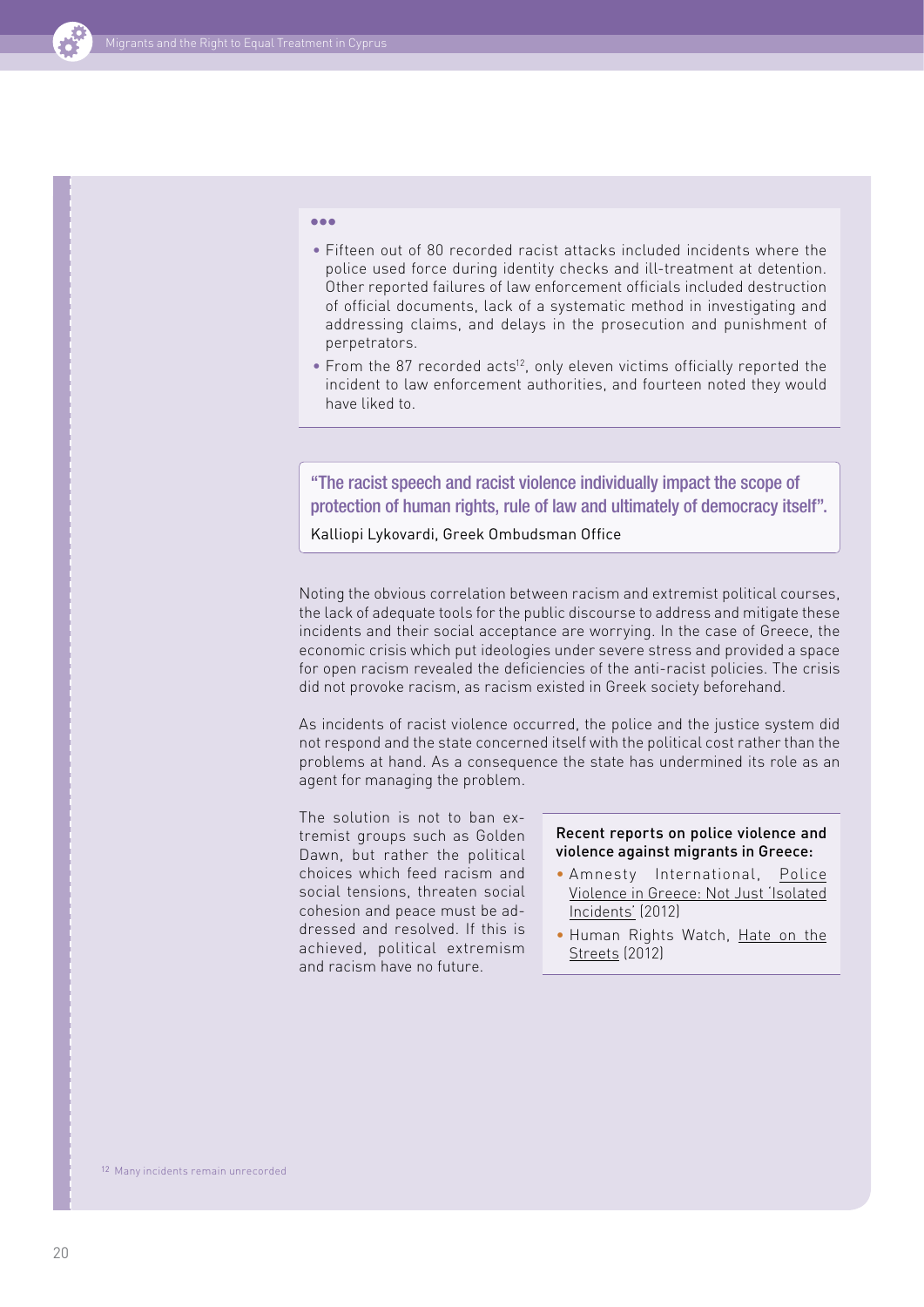## <span id="page-22-0"></span>Policing for Equality: Experience From Another EU Member State

**HANS SCHIPPER,** Chief Superintendent in the Amsterdam Police



The Amsterdam Police oversees a city of 750,000 inhabitants, approximately 10,000 of whom are undocumented.

Recognising that the police would be unable to carry out its mandate if it did not adapt to the cultural specificities of the people it was meant to protect, the Amsterdam police established a diversity department consisting of a multicultural force capable of policing the diverse and multi-ethnic city of Amsterdam.

Following a programme to improve its representativeness, the Amsterdam police force recruited over 1,000 officers of migrant origin. In addition to building internal networks providing support, the unit developed external networks to build trust with frontline NGOs working with both documented and undocumented migrants, as well as with Amnesty International and Human Rights Watch.

The rationale behind this initiative is founded in Article 5 of the European Convention on Human Rights which affirms that everyone has the right to liberty and security, but also the Dutch Constitution which upholds equality under Article 1 and Article 2 of the Police Law which maintains that the task of the police is to maintain law and order, and to assist those who need help.

Regular and irregular migrants are part of the population and are part of our economic system which the police are bound to protect, and who because of their vulnerable migration status are further at risk of being victims of criminality, such as trafficking and exploitation. Additionally, because they are not familiar with the Dutch police system, as it is different to that of their country of origin, they distrust the system and are afraid to contact the police. They fear arrest, and ultimately deportation.

"All we did was listen to their stories and tried to build trust with them."

Hans Schipper, Chief Superintendent in the Amsterdam Police

In organising dialogue meetings with migrant communities and upholding the principle of "Free in, Free out", the Diversity Department of the Amsterdam Police seeks to promote trust in order to build a safe city where victims of crime know that they can report a crime without fearing arrest, or deportation because of their irregular status. The Diversity Department provides "a safe haven" for undocumented migrants to have access to justice. It focuses on criminal foreigners and facilitators, not the migrant workers.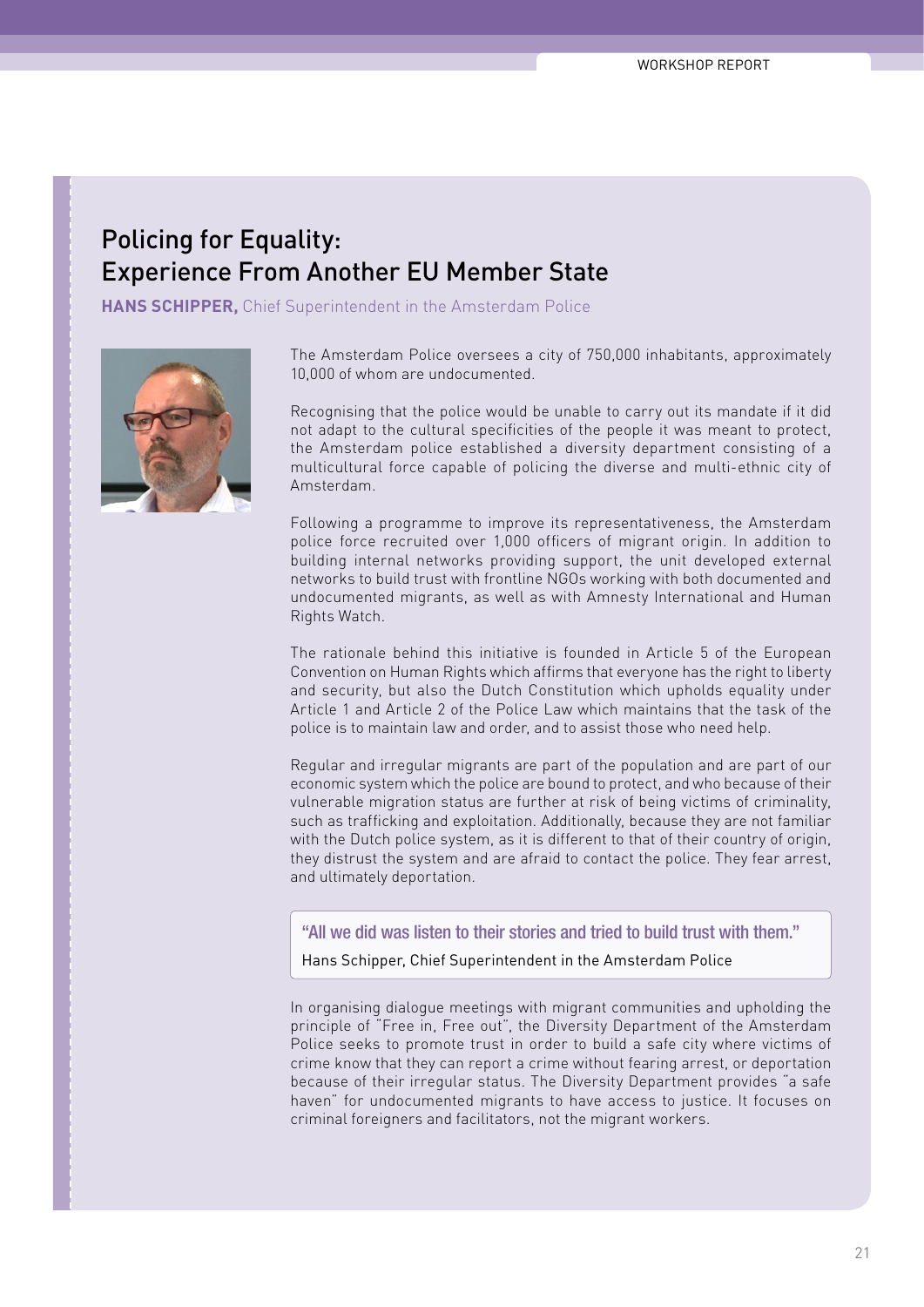

### **Concluding remarks**

DON FLYNN, Director of Migrants Rights Network in the UK and, Chair of the Platform for International Cooperation on Undocumented Migrants (PICUM)



Working in a local law centre in the Finsbury Park area of North London in the 1970s which was established to support vulnerable migrants, support was given to a large number of Cypriot migrants, both refugees and undocumented. The xenophobia, discrimination and racism facing migrants in Cyprus today, is the same as that experienced by Cypriot migrants in the UK in 1970s. Just like in Cyprus today, these incidents highlighted a serious policy failure by the UK government and required a change.

A good opportunity to learn more about the Cypriot context, the conference highlighted a serious paradox existing within the European Union as a whole: it was a union of rights but these rights were not respected. Discussions have illustrated the chronic difficulties facing those working to protect migrants' rights in Cyprus. Organisations are working with competing and overlapping agendas and there is an urgent need to strategise and plan for effective civil society cooperation that would succeed in getting key stakeholders on board: the trade unions, decent employers who recognised their responsibilities, the women's rights movement, and public authorities.

Cyprus represents a unique configuration of these problems. In order to bring about necessary change, it is essential to open the debate and accept the need for progress. If Cypriot society is to go forward, it needs to solve these problems and address the major contradictions we discussed here today.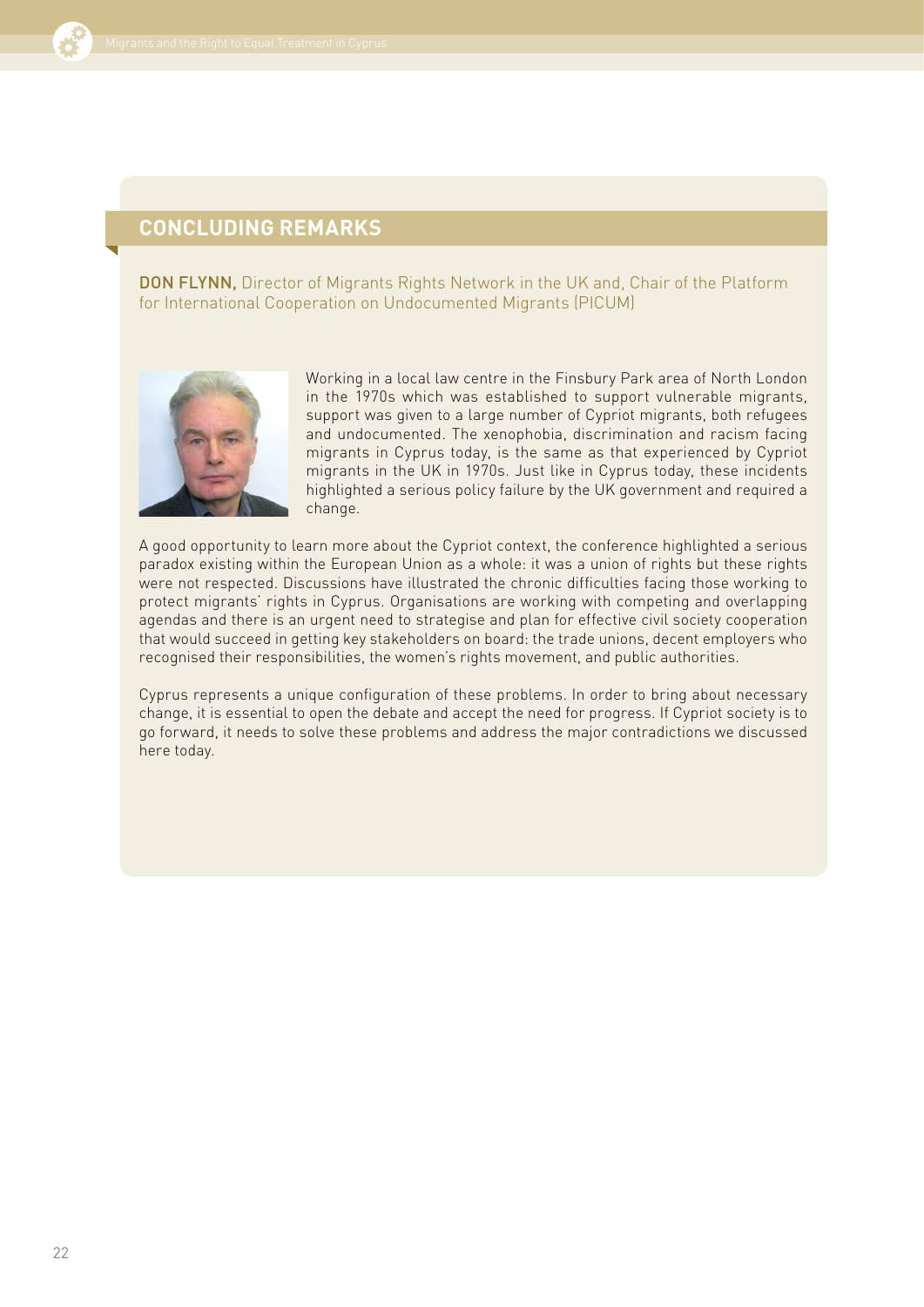# <span id="page-24-0"></span>**Recommendations**

### **To the Cypriot government**

- 1. Develop a comprehensive human rights based migration policy. Cyprus must develop and implement a new migration policy which considers the existing realities of migration in Cyprus today beyond the existing model of ´temporary´ migration. It is vital that the laws, policies and practices governing the entry, residence and employment of migrants in Cyprus protect the rights of all migrants without discrimination of any kind in adherence with Cyprus' obligations under European and international law.
- 2. Set-up an informed, transparent and rights-based labour migration system. To ensure the inclusion of migrant workers within a policy framework that respects their rights in line with international and regional standards, there is an urgent need to address the discrimination, abuse and restrictive policy frameworks which are actually pushing migrant workers into irregularity and exploitative conditions. Regardless of the immigration status of a migrant worker, the Cypriot government has an obligation to protect their basic human rights. All sectors of labour activity, including those dominated by migrant workers, must be governed by non-discriminatory, transparent minimal standards and enforced through appropriate monitoring and procedures to access justice. To reduce exploitation, Cyprus should introduce flexibility into the process of changing employers and employment sectors. Workers should not be forced to lose their status or be faced with deportation in cases where they complain of violations of their contracts and other abuse. A transparent recruitment mechanism and extension of residence permits beyond the current four year limit should also be put in place. Cyprus should comply with its obligations under international and regional human rights law to quarantee the rights of all workers.<sup>13</sup>
- 3. Strengthen protection mechanisms for migrants. Existing protection mechanisms must be utilised and reinforced to protect the rights of all migrants without discrimination, ensuring they can obtain accurate information and lodge a complaint without fear of being apprehended on grounds of their residence status. In order to guarantee the full transposition of the EU Directive establishing minimum standards on the rights, support and protection of victims of crime (Victim's Directive) into national legislation by 16 November 2015, Cyprus must urgently assess the treatment of migrant victims of racist and other crime including those with an irregular status, and remove all legal and practical barriers preventing them from accessing information, interpretation and translation, victim support, assessment of protection needs, and participation in proceedings.

<sup>13</sup> International Labour Organisation Conventions 97 (Migration for Employment) and 143 (Migrant Workers Supplementary Provisions); International Convention on the Protection of the Rights of All Migrant Workers and Members of their Families (1990)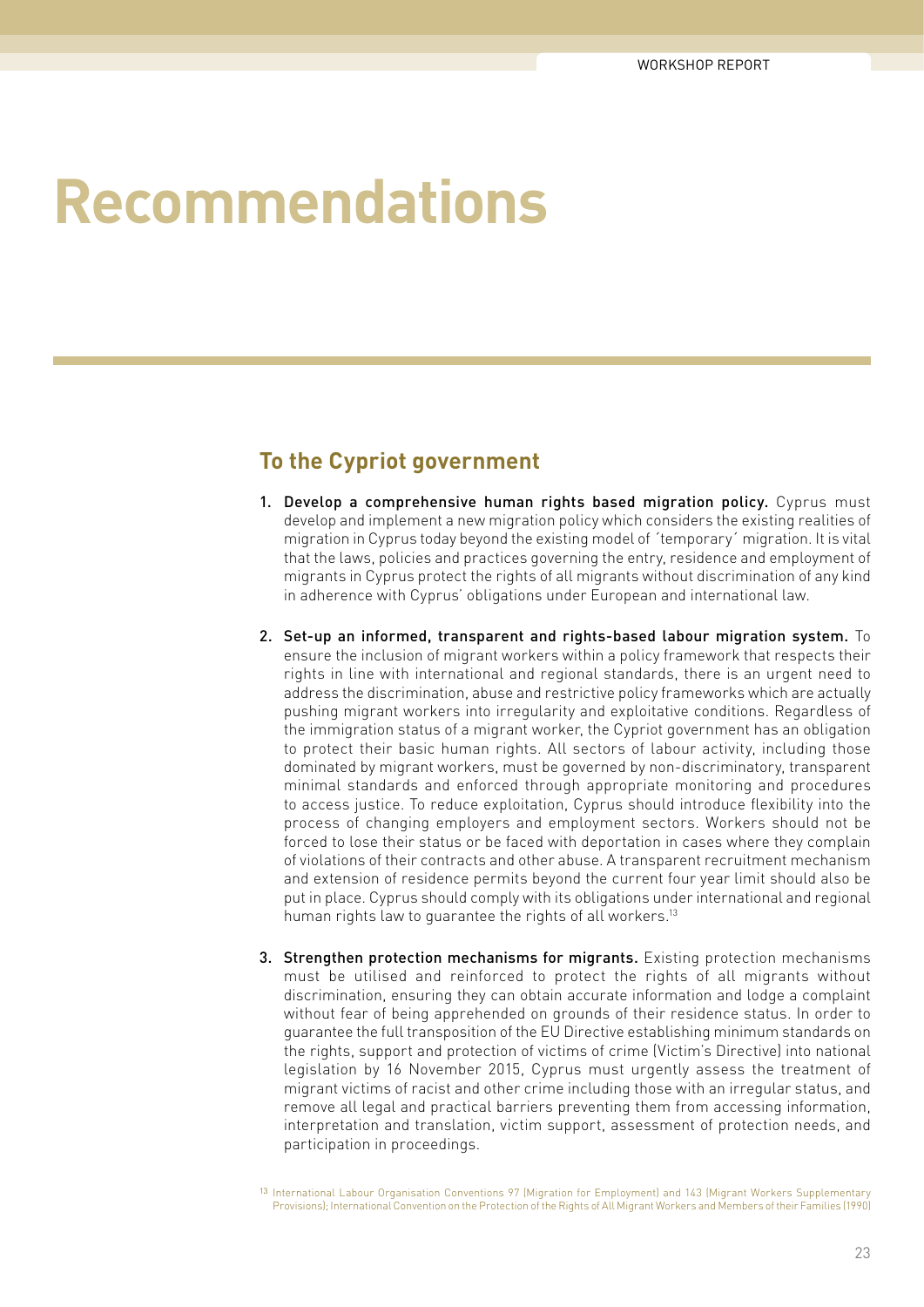

- 4. Remove legal and practical barriers preventing the protection of domestic workers. The Government must remove legislative and institutional discriminations relating to the employment of female migrant domestic workers. The employment contracts for female migrant domestic workers must be revised in order to bring their wages in line with the national minimum wage, and control of these contracts should be placed under the auspices of the labour department of the Ministry of Labour and Social Insurance rather than the migration department of the Ministry of Interior. Domestic workers' contracts should guarantee accident and health insurance paid by their employer and enjoyment of the benefits provided for by the Social Insurance Fund, such as sick, holiday and severance pay. The Cypriot government should establish bilateral agreements that would facilitate the provision of pensions to migrants fulfilling the criteria set by the Social Insurance Fund returning to their countries of origin. The Cypriot government should proceed immediately to implement the recommendations of the Committee on the Elimination of Discrimination against Women of 11 February – 1 March 201314 regarding the employment policy of migrant domestic workers. To reaffirm its commitment to ensuring fair working conditions for migrant domestic workers, Cyprus should ratify Convention 189 of the International Labour Organisation on Decent Work for Domestic Workers.
- 5. Draw-up a national action plan against discrimination and xenophobia which promotes migrants' rights. Backed by an intensive awareness campaign aimed at all strata of society, including civil servants and law enforcement personnel, the Government should implement an action plan with effective monitoring and accountability mechanisms against discrimination on grounds of race, gender, ethnicity and immigration status. Particularly, Cyprus is obliged to adhere to EU Directives on Race Equality and Employment Equality, as well as international standards contained in the International Convention on the Elimination of All Forms of Racial Discrimination. In addition, all public authorities coming into contact with migrants must be informed about Cyprus' obligations to uphold principles of non-discrimination and equality.
- 6. Provide equal access to social services and remove existing detection practices. Cyprus must urgently remove legal barriers preventing certain categories of migrants from accessing essential services such as education, healthcare, housing and fair working conditions. In line with the guidelines prepared by the EU Fundamental Rights Agency in collaboration with member states, entities that provide these services, such as medical bodies, schools and NGOs, should not be under an obligation to share information with immigration law enforcement authorities.
- 7. Remove barriers preventing migrants' social and political participation. The diversity of Cyprus and the important role of migrants in the Cypriot economy and society must be acknowledged and valued. To encourage social cohesion and challenge racism and xenophobia, the legal, structural and practical barriers which prevent migrants from contributing further to society and taking part in decision making processes must be removed. It is essential that the Cypriot government adopt specific policies and strategies to ensure the integration of migrants. The Committee of Experts on Integration responsible for National Action Plan on Integration established in 2009 should consult with civil society and migrant organisations to ensure a holistic and comprehensive integration policy.

<sup>14</sup> United Nations, [CEDAW/C/CYP/CO/6-7,](http://www2.ohchr.org/english/bodies/cedaw/cedaws54.htm) Distr.: General, 1 March 2013, CEDAW Concluding observations on the combined sixth and seventh periodic reports of Cyprus adopted by the Committee at its fifty fourth session (11 February – 1 March 2013), Section Employment, paragraph 28, p.7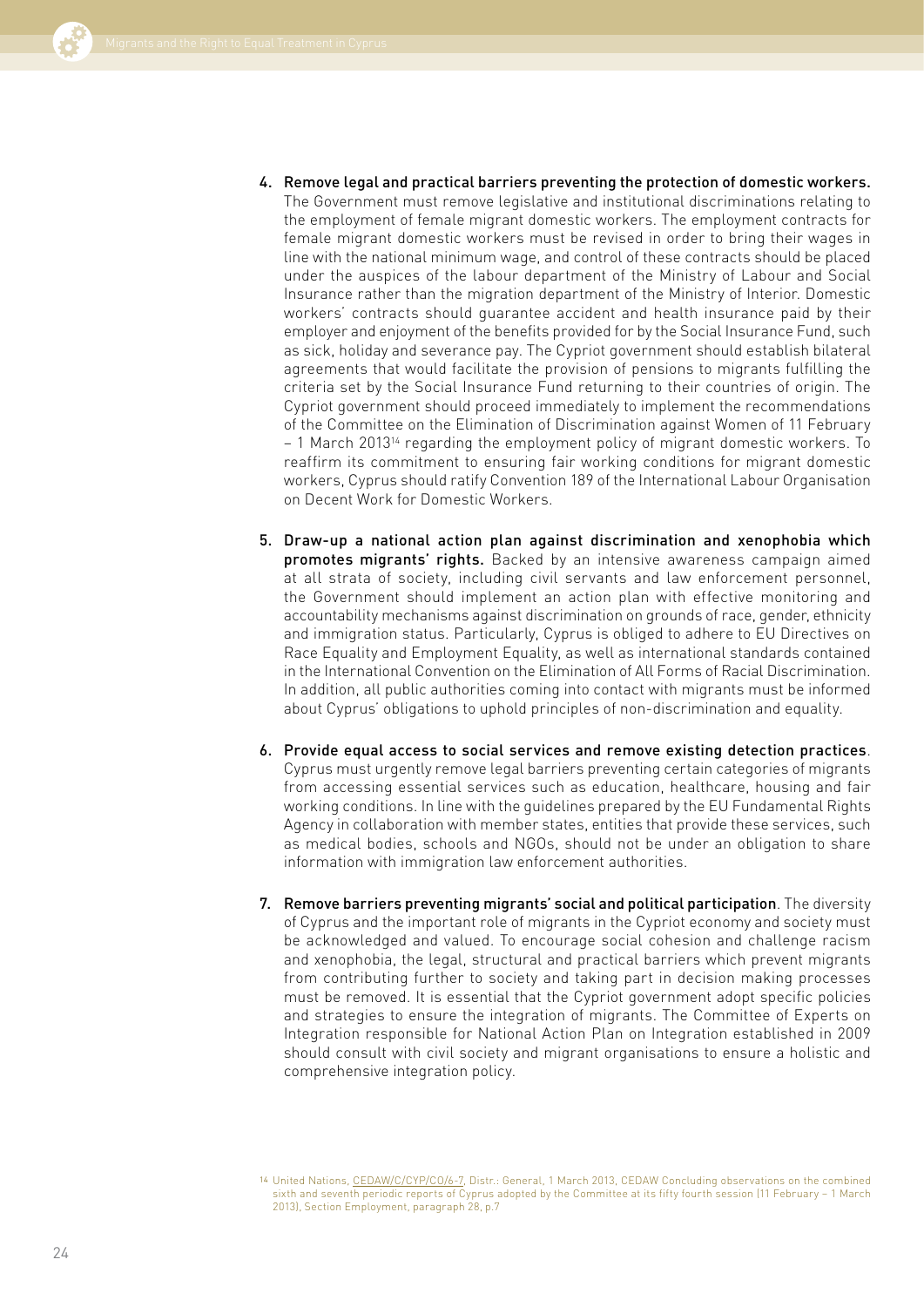- 8. Provide funding avenues to frontline organisations and initiatives focused on supporting and advocating for migrants' rights. There is an urgent need for the Cypriot government to support migrant-rights organisations active in the direct provision of information, advice and advocacy services. To enable the development of coherent, evidence-based policies, the government should support independent frontline NGOs who witness first-hand the challenges and realities faced by migrants in Cyprus and to engage in monitoring and reporting activities.
- 9. Implement international standards relating to the protection of all migrant women. Having ratified the International Convention on the Elimination of All Forms of Discrimination against Women (CEDAW), the Cypriot government must take the necessary measures to ensure its national legislation is in conformity with the legal standards set down by the Convention, by addressing all acts of discrimination by individuals, institutions or employers so that women can enjoy all their fundamental rights. As defined by CEDAW General Comment 26, Cyprus must lift discriminatory bans or restrictions against women migrant workers, ensure legal protection for their rights and access to effective remedies and complaint mechanisms. Cyprus must repeal or amend laws which cause the loss of work permits when a worker files a complaint of exploitation or abuse. Cyprus is required to provide temporary shelters for women migrant workers who wish to leave abusive employers, husbands or other relatives and provide facilities for safe accommodation during trial. Notably, the Committee requires that undocumented migrant women receive humane treatment and have access to legal remedies and justice.
- 10. Ratify the Council of Europe convention on preventing and combating violence against women and domestic violence. In accordance to its commitment to tackle violence against women, the Cypriot government should sign, ratify and implement the Council of Europe Convention which provides a comprehensive legal framework to protect all women against all forms of violence through measures to prevent, monitor and protect them from violence and prosecute perpetrators. Article 4 of the Convention affirms its provisions apply to all women regardless of migrant status and Article 59 on "Residence Status" addresses the situation of those on a spouse dependent visas and the issuance of renewable residence permits to victims. The official guidance note makes specific reference to undocumented migrant women, highlighting that while they have a different legal status to asylum seekers, they share an increased risk of experiencing violence against women and face similar difficulties and structural barriers in overcoming violence. The Cypriot government is also called upon to proceed to the immediate implementation of the relevant recommendations of the Committee on the Elimination of Discrimination against Women of 11 February – 1 March 201315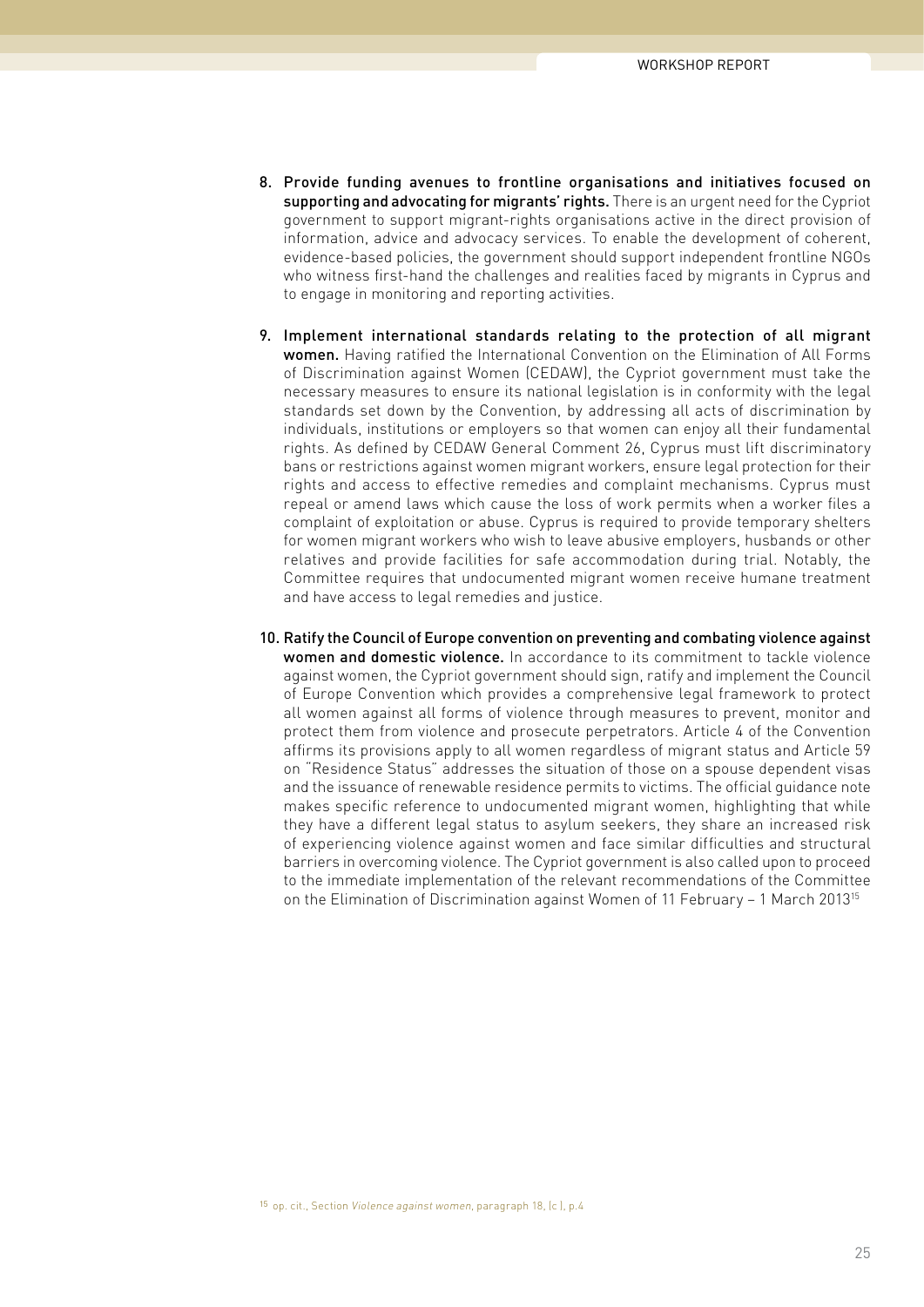

### **To Civil Society Organisations**

- 1. Increase civil society cooperation to mainstream migrants' rights concerns. Civil society organisations must work together to share experiences and develop common messages to influence policies within shared areas of concern including access to social services, education, equality, justice and labour conditions. In particular, there are many opportunities for women's groups to collaborate with migrant organisations in challenging gender-based discrimination and ensuring that all women living and working in Cyprus can achieve equal opportunities.
- 2. Unions should promote the rights of all migrant workers, including those who are undocumented. "A worker is a worker is worker" and therefore trade unions must be open to all workers without discrimination. With work being the main reason for migration to Cyprus, Cypriot trade unions have an important role to play and should extend their scope of work to include migrant workers, both regular and irregular, in accordance with regional and international trade union and other standards.16 Trade unions are expected to expand their networks by cooperating with migrants' rights organisations, NGOs and other civil society organisations working with migrants in order to ensuring the protection and promotion of migrant workers' rights. Furthermore, unions should integrate a gender perspective to ensure that women migrant workers are protected from additional gender-related risks.
- 3. Identify avenues for strategic litigation to use to raise awareness and develop a good jurisprudence on migrants' rights and equality. Lawyers must challenge policies and practices that systematically violate migrants' rights in terms of working conditions, equality and non-discrimination and access to services.
- 4. Journalists should extend and implement the ethical code of conduct and standards and exchange of information with civil society and migrant organisations. Media houses should develop regulations and guidelines on how to report on issues concerning migrants in order to avoid biased terminology and stereotypes. Also, with limited time and resources, journalists should approach frontline actors, such as NGOs and other civil society organisations working in the field with migrants, to obtain testimonies and information to present a more human-rights based reporting style and to ensure a more realistic presentation of the realities faced by migrants in Cyprus. The Cyprus Media Complaints Commission and the Cyprus Broadcasting Authority should be more active in monitoring and the media in Cyprus in relation to xenophobic and discriminatory reporting practices in Cyprus.

<sup>16</sup> [The European Trade Union Confederation \(ETUC\) Resolution on Equal Treatment and Non-discrimination for Migrant](http://www.etuc.org/IMG/pdf/09-GB-final_-equal_treatment_and_non_discrimination_for_migrant_workers2.pdf) [Workers \(2010\),](http://www.etuc.org/IMG/pdf/09-GB-final_-equal_treatment_and_non_discrimination_for_migrant_workers2.pdf) and International Trade Union Confederation (ITUC) [2nd World Congress Resolution on Migrant Workers](http://www.ituc-csi.org/IMG/pdf/2CO_11_Migrant_Workers_03-10-2.pdf) [\(2010\)](http://www.ituc-csi.org/IMG/pdf/2CO_11_Migrant_Workers_03-10-2.pdf) and [Conclusions and Recommendations of 1st World Women's Conference \(2009\);](http://www.ituc-csi.org/1st-world-women-s-conference%2C4822) UN International Convention on the Protection of the Rights of All Migrant Workers and Members of Their Families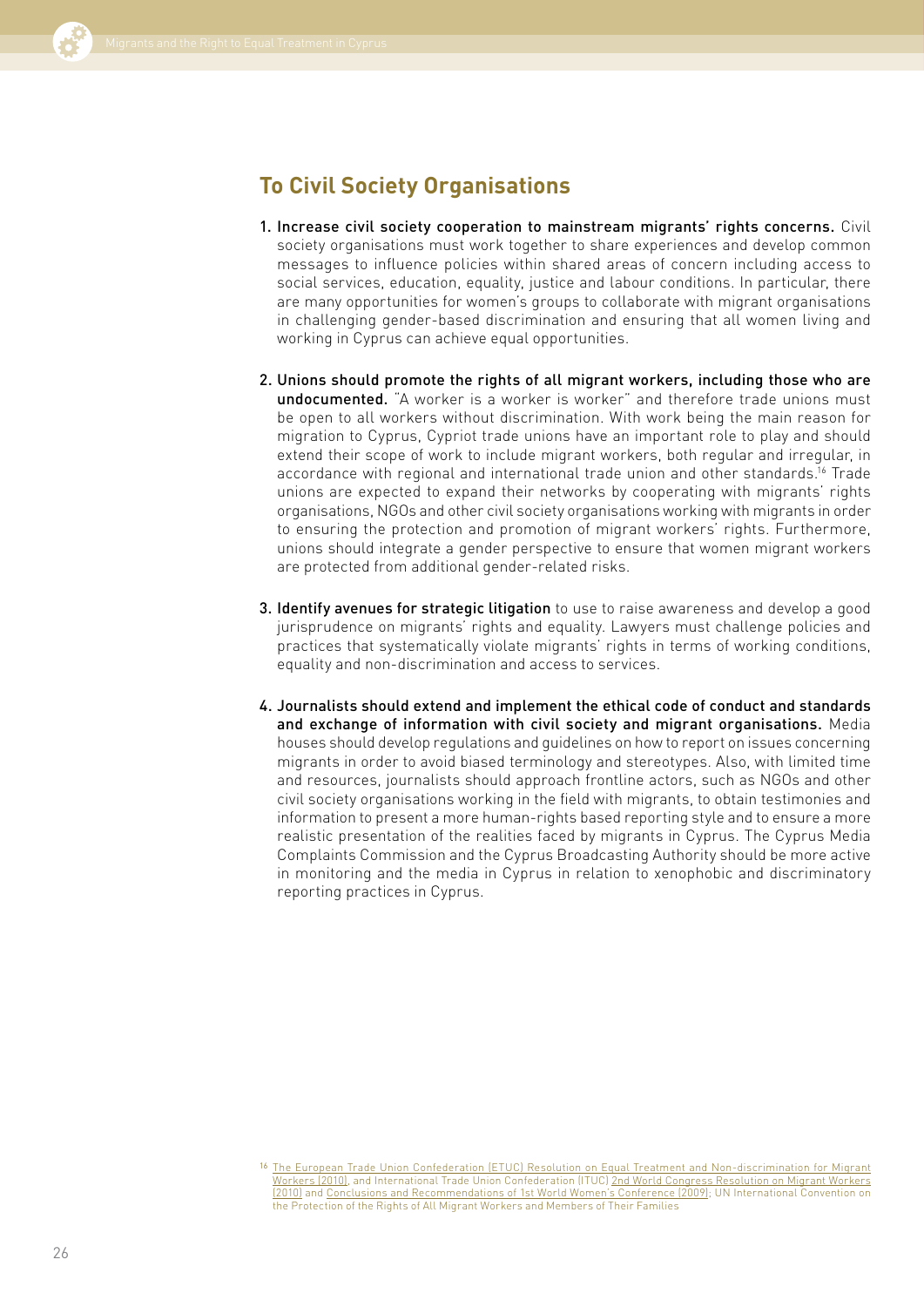# <span id="page-28-0"></span>**Εισαγωγή**

Στις 21 Νοεμβρίου 2012, στη Λευκωσία της Κύπρου, η PICUM – Πλατφόρμα για Διεθνή Συνεργασία για Μετανάστες Χωρίς Χαρτιά μαζί με την κυπριακή οργάνωση-μέλος της, ΚΙΣΑ – Κίνηση για Ισότητα, Στήριξη, Αντιρατσισμό διοργάνωσαν ένα διεθνές εργαστήριο με τίτλο «Οι μετανάστες και το δικαίωμα στην ίση μεταχείριση στην Κύπρο». Η εκδήλωση συνδιοργανώθηκε με το Γραφείο του Επιτρόπου Διοικήσεως (Ombudsman) της Κυπριακής Δημοκρατίας, την Αντιπροσωπεία της Ευρωπαϊκής Επιτροπής στην Κύπρο, το Γραφείο του Ευρωπαϊκού Κοινοβουλίου στην Κύπρο, την Ευρωπαϊκή Ένωση για Υπεράσπιση των Ανθρωπίνων Δικαιωμάτων (AEDH) και το Ευρωπαϊκό Δίκτυο Κατά του Ρατσισμού (ENAR).

Με τη συμμετοχή πέραν των 100 ατόμων τόσο από την Κύπρο όσο και εκτός, το εργαστήριο υπογράμμισε την επιτακτική ανάγκη αμφισβήτησης των διαρθρωτικών ανισοτήτων και θεσμικών διακρίσεων κατά των μεταναστών που ζουν και εργάζονται στην Κύπρο, με στόχο τη μεγαλύτερη κατανόηση της ανάγκης για μια ολιστική προσέγγιση, βασισμένη στα ανθρώπινα δικαιώματα και την ισότητα, για την αντιμετώπιση των καταστάσεων που αντιμετωπίζουν. Υψηλού επιπέδου Κύπριοι αξιωματούχοι, εκπρόσωποι βασικών θεσμικών οργάνων της ΕΕ και κορυφαίοι διεθνείς εμπειρογνώμονες για τη μετανάστευση, συνέβαλαν με παράγοντες της κοινωνίας των πολιτών σε εθνικό και ευρωπαϊκό επίπεδο, κοινότητες μεταναστών, ακαδημαϊκούς και άλλους, στη συζήτηση μεθόδων και ευκαιριών για να διασφαλιστεί η ίση μεταχείριση των μεταναστών στην Κύπρο. Οι συζητήσεις επικεντρώθηκαν στα ακόλουθα θέματα:

- i. Πρόσβαση, ευκαιρίες και δυνατότητες στην αγορά εργασίας και δίκαιες συνθήκες εργασίας
- ii. Πρόσβαση στην εκπαίδευση, την κοινωνική προστασία, την ιατροφαρμακευτική περίθαλψη και τις δημόσιες υπηρεσίες
- iii. Αλληλεγγύη της κυπριακής κοινωνίας για τη διασφάλιση ίσων ευκαιριών για όλους.

#### **Επισκόπηση της Έκθεσης**

Η παρούσα έκθεση βασίζεται στις παρουσιάσεις και τις συζητήσεις του διεθνούς εργαστηρίου. Η πρώτη ενότητα θέτει το πλαίσιο παρουσιάζοντας την κατάσταση που αντιμετωπίζουν οι μετανάστες στην Κύπρο αναφορικά με την πρόσβασή τους στα θεμελιώδη δικαιώματά τους χωρίς διακρίσεις, σε σχέση με τις Ευρωπαϊκές και τις εθνικές υποχρεώσεις.

Η δεύτερη ενότητα παρουσιάζει μια επισκόπηση της σχέσης μεταξύ της μετανάστευσης και της ισότητας μέσα στο ευρύτερο Ευρωπαϊκό και διεθνές πλαίσιο πολιτικής αναφορικά με τα θεμελιώδη δικαιώματα και τη μη διάκριση. Λαμβάνοντας υπόψη την εφαρμογή της κοινοτικής νομοθεσίας κατά των διακρίσεων σε υπηκόους τρίτων χωρών, ανεξαρτήτως καθεστώτος, η ενότητα αυτή αποσαφηνίζει τις συνισταμένες αυτών των πλαισίων για τη ρύθμιση της ίσης μεταχείρισης για τους μετανάστες στην Κύπρο.

Στην τρίτη ενότητα σκιαγραφούνται οι πρακτικές προκλήσεις για την ισότητα και τη μη διάκριση για τους υπηκόους τρίτων χωρών μέσα από τη διερεύνηση των συγκλίσεων μεταξύ της μετανάστευσης, της ισότητας και της ένταξης. Οι πρακτικές στρατηγικές για την αντιμετώπιση αυτών των προκλήσεων παρουσιάζονται σε δύο παραδείγματα χωρών με ανάλογες πρωτοβουλίες, την Ελλάδα και την Ολλανδία.

Στην τελική ενότητα παραθέτονται συστάσεις με βάση τις συζητήσεις κατά τη διάρκεια της εκδήλωσης, περιλαμβανομένων αυτών σε παράλληλες θεματικές ομάδες εργασίας. Οι ομάδες αυτές παρείχαν την ευκαιρία για περαιτέρω συζήτηση και ανάπτυξη συστάσεων εστιασμένων σε τρεις τομείς: την προώθηση της ισότητας ευκαιριών και της μη διάκρισης, την αμφισβήτηση του μοντέλου προσωρινής μετανάστευσης στην Κύπρο, και την ενίσχυση της δέσμευσης για ισότητα των φύλων αναφορικά με τις γυναίκες μετανάστριες.

Προτείνοντας κανάλια-κλειδιά για ανάληψη δράσης, οι συστάσεις στοχεύουν να βοηθήσουν τους κύρια ενδιαφερόμενους φορείς, συμπεριλαμβανομένης της κυπριακής Κυβέρνησης, δημόσιων αρχών, καθώς και ενός ευρύτερου φάσματος της κοινωνίας των πολιτών, ως προς την αντιμετώπιση των επειγόντων ζητημάτων κοινωνικής δικαιοσύνης και ανθρωπίνων δικαιωμάτων στην Κύπρο.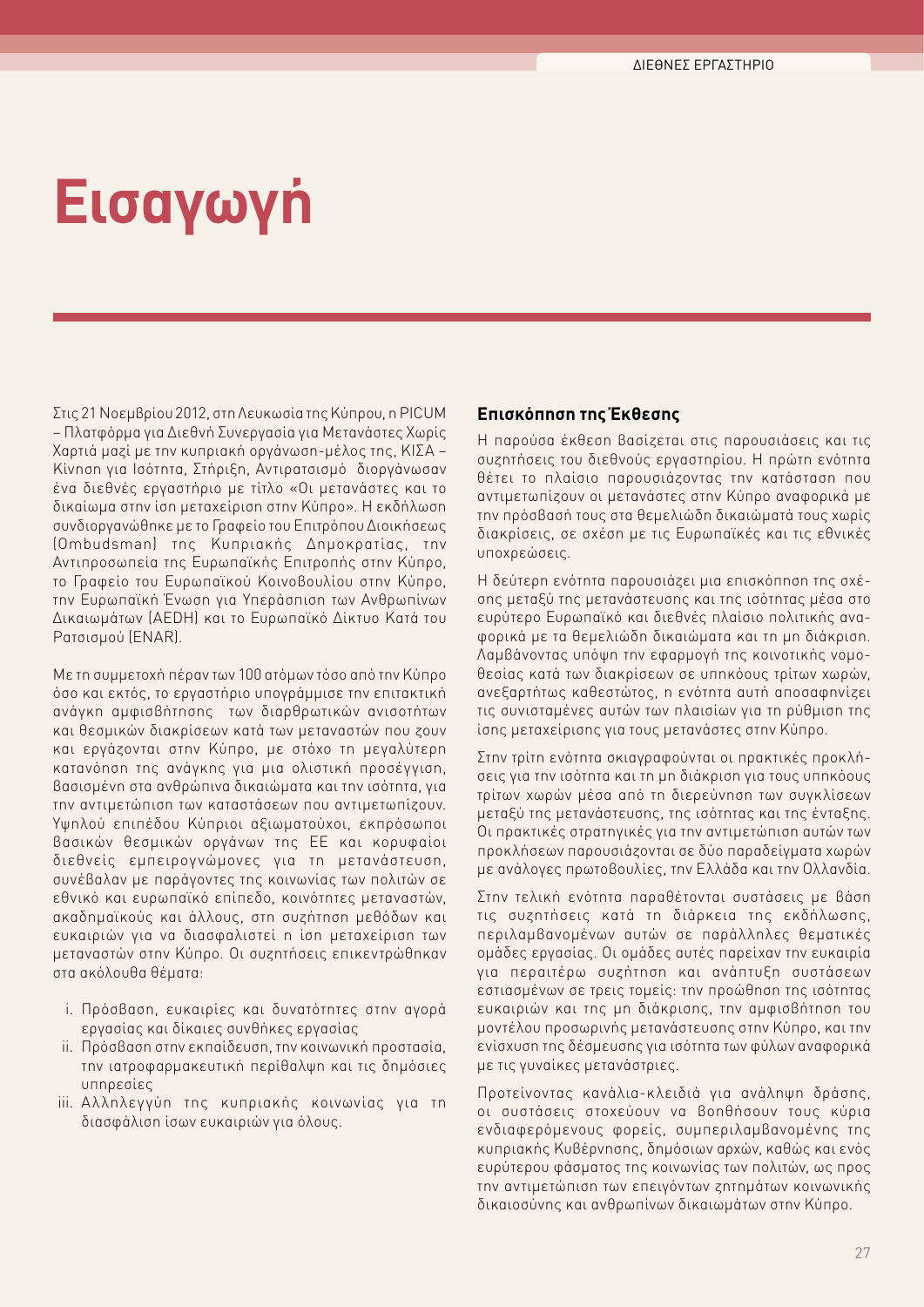# **Συστάσεις**

### **Προς την κυπριακή Κυβέρνηση**

- 1. Ανάπτυξη ολοκληρωμένης μεταναστευτικής πολιτικής βασισμένης στα ανθρώπινα δικαιώματα. Η Κύπρος πρέπει να αναπτύξει και να εφαρμόσει μια νέα μεταναστευτική πολιτική, η οποία να εξετάζει τις υπάρχουσες πραγματικότητες της μετανάστευσης σήμερα, πέρα από το υπάρχον μοντέλο της «προσωρινής» μετανάστευσης. Είναι ζωτικής σημασίας οι νόμοι, οι πολιτικές και οι πρακτικές που διέπουν την είσοδο, την παραμονή και την απασχόληση των μεταναστών στην Κύπρο να παρέχουν προστασία των δικαιωμάτων όλων των μεταναστών χωρίς καμιά διάκριση, σύμφωνα με τις υποχρεώσεις της Κύπρου να τηρεί το Ευρωπαϊκό και το διεθνές δίκαιο.
- 2. Δημιουργία ενός ενημερωμένου, διαφανούς και με βάση τα δικαιώματα σύστημα μετανάστευσης. Για να διασφαλιστεί η ένταξη των μεταναστών εργαζομένων μέσα σε ένα πλαίσιο πολιτικής που να σέβεται τα δικαιώματά τους σύμφωνα με τα διεθνή και περιφερειακά πρότυπα, είναι επιτακτική η ανάγκη αντιμετώπισης των διακρίσεων, της κακομεταχείρισης και των περιοριστικών πλαισίων που στην πραγματικότητα σπρώχνουν τους μετανάστες εργαζομένους στην παρατυπία και συνθήκες εκμετάλλευσης. Ανεξάρτητα από το καθεστώς των μεταναστών εργαζομένων, η κυπριακή Κυβέρνηση έχει την υποχρέωση να προστατεύει τα βασικά ανθρώπινα δικαιώματά τους. Όλοι οι τομείς απασχόλησης, συμπεριλαμβανομένων εκείνων όπου η πλειοψηφία των εργαζόμενων είναι μετανάστες, πρέπει να διέπονται από μη διακρίσεις και διαφανή ελάχιστα πρότυπα, τα οποία να εφαρμόζονται μέσω κατάλληλων μηχανισμών και διαδικασιών πρόσβασης στη Δικαιοσύνη. Για να μειωθεί η εκμετάλλευση, η Κύπρος θα πρέπει να εισαγάγει ευελιξία στη διαδικασία αλλαγής εργοδότη και τομέα απασχόλησης. Οι εργαζόμενοι δεν πρέπει να εξαναγκάζονται να χάσουν το καθεστώς τους ή να απειλούνται με απέλαση σε περιπτώσεις όπου διαμαρτύρονται για τις παραβιάσεις των συμβολαίων τους και άλλες μορφές κακομεταχείρισης. Ένας διαφανής μηχανισμός προσλήψεων και η επέκταση των αδειών διαμονής πέρα από το τρέχον όριο των τεσσάρων χρόνων θα πρέπει επίσης να τεθούν σε εφαρμογή. Η Κύπρος θα πρέπει να συμμορφωθεί με τις υποχρεώσεις της σύμφωνα με το διεθνές και περιφερειακό δίκαιο για τα ανθρώπινα δικαιώματα, το οποίο εγγυάται τα δικαιώματα όλων των εργαζομένων<sup>17</sup>.

<sup>17</sup> [Συμβάσεις της ΔΟΕ 97 \(Μετανάστευση για Απασχόληση\) και 143 \(Συμπληρωματικές Διατάξεις Μεταναστών Εργαζομένων\),](http://www.ohchr.org/EN/Issues/Migration/SRMigrants/Pages/SRMigrantsIndex.aspx) [Διεθνής Σύμβαση για την Προστασία των Δικαιωμάτων Όλων των Μεταναστών Εργαζομένων και των Μελών των Οικογενειών](http://www.ohchr.org/EN/Issues/Migration/SRMigrants/Pages/SRMigrantsIndex.aspx) [τους \(1990\)](http://www.ohchr.org/EN/Issues/Migration/SRMigrants/Pages/SRMigrantsIndex.aspx)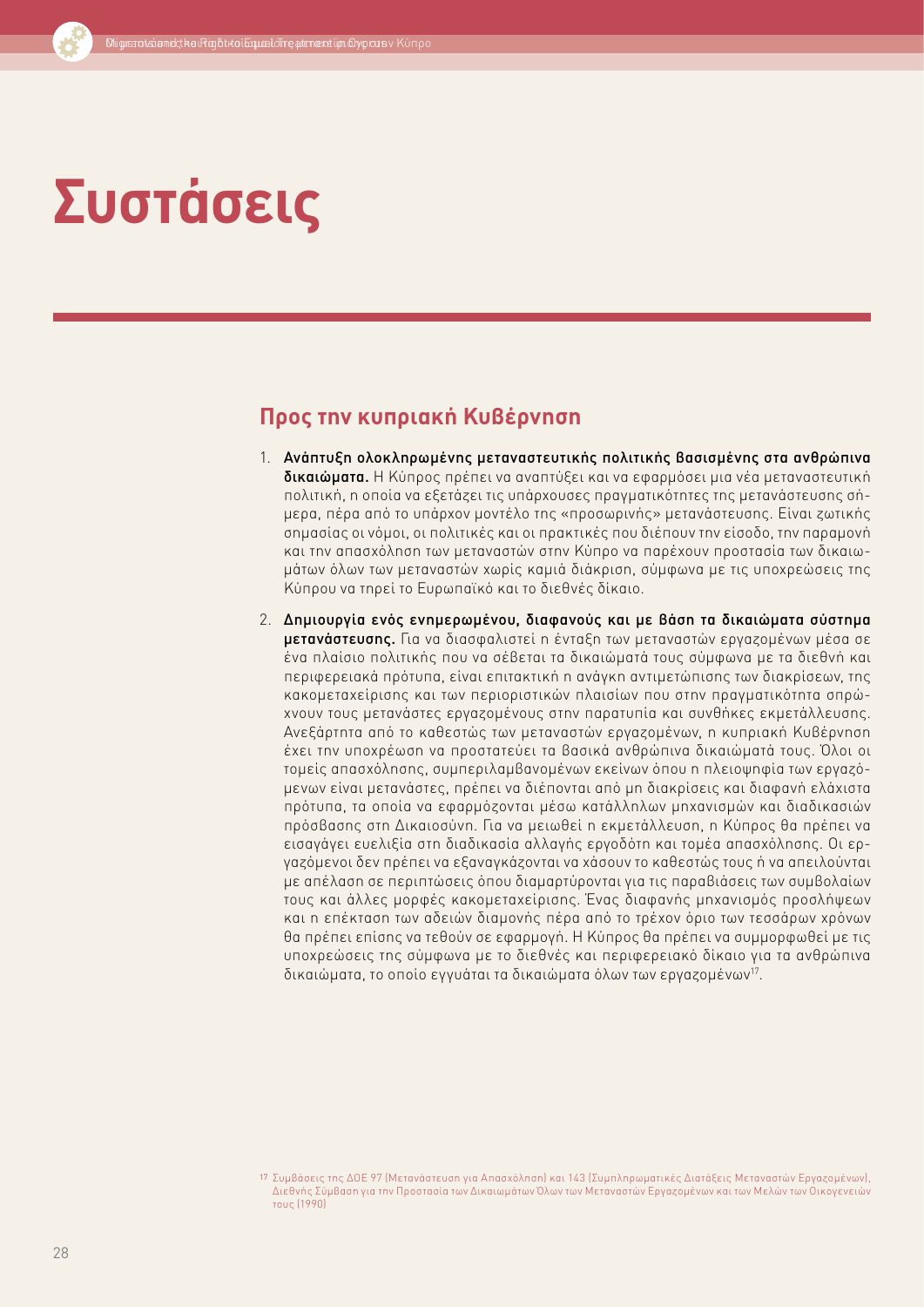- <span id="page-30-0"></span>3. Ενίσχυση των μηχανισμών προστασίας των μεταναστών. Οι υφιστάμενοι μηχανισμοί προστασίας πρέπει να χρησιμοποιηθούν και να ενισχυθούν για την προστασία των δικαιωμάτων όλων των μεταναστών χωρίς διακρίσεις, διασφαλίζοντας ότι μπορούν να λαμβάνουν ακριβείς πληροφορίες και να υποβάλλουν παράπονα/καταγγελίες χωρίς το φόβο να συλληφθούν λόγω του καθεστώτος διαμονής τους. Προκειμένου να εξασφαλιστεί η πλήρης μεταφορά της Οδηγίας της ΕΕ για τη θέσπιση ελάχιστων προτύπων σχετικά με τα δικαιώματα, την υποστήριξη και την προστασία θυμάτων της εγκληματικότητας (Οδηγία Θυμάτων) στην εθνική νομοθεσία έως τις 16 Νοεμβρίου 2015, η Κύπρος πρέπει να αξιολογήσει επειγόντως τη μεταχείριση των μεταναστών θυμάτων ρατσιστικών και άλλων εγκλημάτων, συμπεριλαμβανομένων εκείνων με άτυπο καθεστώς, και να άρει όλα τα νομικά και πρακτικά εμπόδια που δεν επιτρέπουν την πρόσβαση, ενημέρωση, διερμηνεία και μετάφραση, την υποστήριξη των θυμάτων, την εκτίμηση των αναγκών προστασίας, καθώς και τη συμμετοχή στη σχετική διαδικασία.
- 4. Άρση νομικών και πρακτικών εμποδίων και περιορισμών για την προστασία των οικιακών εργαζομένων. Η Κυβέρνηση πρέπει να καταργήσει τις νομοθετικές και θεσμικές διακρίσεις που σχετίζονται με την απασχόληση των μεταναστριών οικιακών εργαζομένων. Οι συμβάσεις απασχόλησης των μεταναστριών οικιακών εργαζομένων πρέπει να αναθεωρηθούν προκειμένου να ευθυγραμμίσουν τους μισθούς τους σύμφωνα με τον εθνικό κατώτατο μισθό, και ο έλεγχος των συμβάσεων αυτών θα πρέπει να τεθεί υπό την αιγίδα του Τμήματος Εργασίας του Υπουργείου Εργασίας και Κοινωνικών Ασφαλίσεων και όχι του Τμήματος Αρχείου, Πληθυσμού και Μετανάστευσης του Υπουργείου Εσωτερικών. Οι συμβάσεις των οικιακών εργαζομένων θα πρέπει να περιλαμβάνουν ασφάλεια ασθενείας και ατυχήματος, οι οποίες θα καταβάλλονται από τον εργοδότη, καθώς και την απόλαυση των δικαιωμάτων που προβλέπονται από το Ταμείο Κοινωνικών Ασφαλίσεων, όπως επιδόματα ασθένειας, αδειών και απόλυσης. Η Κυπριακή Κυβέρνηση θα πρέπει να θεσπίσει διμερείς συμφωνίες, οι οποίες θα διευκολύνουν την παροχή συντάξεων στους μετανάστες, οι οποίοι πληρούν τα κριτήρια που καθορίζονται από το Ταμείο Κοινωνικών Ασφαλίσεων, όταν αυτοί επιστρέφουν στις χώρες προέλευσής τους. Η Κυπριακή Κυβέρνηση θα πρέπει άμεσα να προχωρήσει στην εφαρμογή των συστάσεων της Επιτροπής για την Εξάλειψη των Διακρίσεων κατά των Γυναικών της 11 Φεβ-1 Μαρ 201318 σχετικά με την πολιτική για την απασχόληση των μεταναστριών οικιακών εργαζομένων. Για να επιβεβαιώσει τη δέσμευσή της για διασφάλιση δίκαιων συνθηκών εργασίας για τις μετανάστριες οικιακές εργαζόμενες, η Κύπρος θα πρέπει να επικυρώσει τη Σύμβαση 189 της Διεθνούς Οργάνωσης Εργασίας για Αξιοπρεπή Εργασία για τις Οικιακές Εργαζόμενες.
- 5. Εθνικό σχέδιο δράσης κατά των διακρίσεων και της ξενοφοβίας, το οποίο να προωθεί τα δικαιώματα των μεταναστών. Στη βάση μιας εντατικής εκστρατείας ενημέρωσης με στόχο όλα τα κοινωνικά στρώματα, συμπεριλαμβανομένων των δημοσίων υπαλλήλων και των λειτουργών επιβολής του νόμου, η Κυβέρνηση θα πρέπει να εφαρμόσει ένα σχέδιο δράσης με αποτελεσματικούς μηχανισμούς παρακολούθησης και λογοδοσίας κατά των διακρίσεων με βάση τη φυλή, το φύλο, την εθνικότητα και το καθεστώς μετανάστευσης. Ιδιαίτερα, η Κύπρος είναι υποχρεωμένη να τηρεί τις Οδηγίες της ΕΕ για τη Φυλετική Ισότητα και την Ισότητα στην Απασχόληση, καθώς και τα διεθνή πρότυπα που περιλαμβάνονται στη Διεθνή Σύμβαση για την Εξάλειψη Όλων των Μορφών Φυλετικών Διακρίσεων. Επιπλέον, όλες οι δημόσιες αρχές που έρχονται σε επαφή με τους μετανάστες πρέπει να ενημερώνονται σχετικά με τις υποχρεώσεις της Κύπρου να τηρεί τις αρχές της μη διάκρισης και της ισότητας.

<sup>18</sup> Ηνωμένα Έθνη, [CEDAW/C/CYP/CO/6-7](http://www2.ohchr.org/english/bodies/cedaw/cedaws54.htm), Distr: Γενικά, 1η Μαρτίου 2013, CEDAW. Τελικές παρατηρήσεις σχετικά με τις συνδυασμένες περιοδικές εκθέσεις της Κύπρου έξι και επτά, τις οποίες υιοθέτησε η Επιτροπή κατά την πεντηκοστή τέταρτη σύνοδό της (11 Φεβρουαρίου - πρώτης, Μαρτίου 2013), Τμήμα (Άρθρο) Απασχόλησης, παράγραφος 28, σελ. 7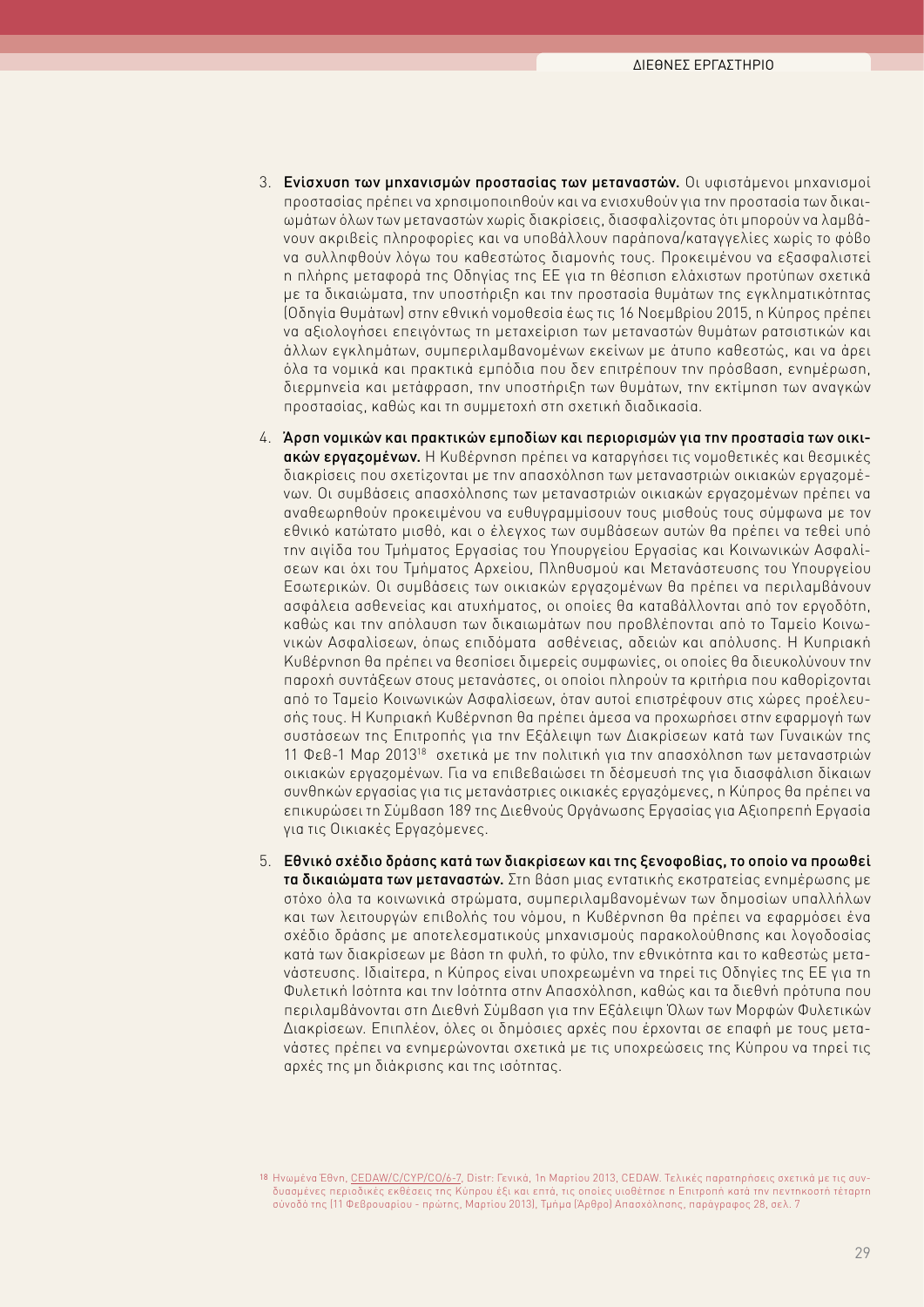

- 6. Παροχή ισότιμης πρόσβασης στις κοινωνικές υπηρεσίες και άρση των υφιστάμενων πρακτικών ανίχνευσης/εντοπισμού. Η Κύπρος πρέπει να άρει επειγόντως νομικά εμπόδια τα οποία στερούν την πρόσβαση ορισμένων κατηγοριών μεταναστών σε βασικές υπηρεσίες, όπως η εκπαίδευση, η υγεία, η στέγαση και οι δίκαιες συνθήκες εργασίας. Σύμφωνα με τις κατευθυντήριες γραμμές που καταρτίστηκαν από τον Ευρωπαϊκό Οργανισμό Θεμελιωδών Δικαιωμάτων σε συνεργασία με τα κράτη μέλη, φορείς που παρέχουν αυτές τις υπηρεσίες, όπως είναι οι ιατρικές υπηρεσίες, τα σχολεία και ΜΚΟ, δεν θα πρέπει να υποχρεούνται να ανταλλάσσουν πληροφορίες με τις αρχές οι οποίες επιβάλλουν τη μεταναστευτική νομοθεσία.
- 7. Άρση των περιορισμών που εμποδίζουν την κοινωνική και πολιτική συμμετοχή των μεταναστών. Η ποικιλομορφία της Κύπρου και ο σημαντικός ρόλος των μεταναστών στην κυπριακή οικονομία και κοινωνία πρέπει να αναγνωρίζονται και να εκτιμώνται. Για την ενθάρρυνση της κοινωνικής συνοχής και την αντιμετώπιση του ρατσισμού και της ξενοφοβίας, θα πρέπει να αρθούν όλα τα νομικά, διαρθρωτικά και πρακτικά εμπόδια και περιορισμοί που αποτρέπουν τους μετανάστες από την περαιτέρω συμμετοχή τους στην κοινωνία και στις διαδικασίες λήψης αποφάσεων. Είναι απαραίτητο η Κυπριακή Κυβέρνηση να υιοθετήσει συγκεκριμένες πολιτικές και στρατηγικές για τη διασφάλιση της ένταξης των μεταναστών. Η Επιτροπή Εμπειρογνωμόνων για την Ένταξη, υπεύθυνη για το Εθνικό Σχέδιο Δράσης για την Ένταξη, η οποία ιδρύθηκε το 2009, θα πρέπει να διαβουλεύεται με την κοινωνία των πολιτών και οργανώσεις μεταναστών για να διασφαλιστεί μια ολιστική και ολοκληρωμένη πολιτική ένταξης.
- 8. Εξεύρεση τρόπων χρηματοδότησης σε οργανώσεις και πρωτοβουλίες πρώτης γραμμής που εστιάζονται στην υποστήριξη και τη νομική αρωγή των δικαιωμάτων των μεταναστών. Υπάρχει επείγουσα ανάγκη η Κυπριακή Κυβέρνηση να στηρίξει και υποστηρίξει οργανώσεις οι οποίες δραστηριοποιούνται στην άμεση παροχή υπηρεσιών πληροφόρησης και συμβουλευτικής σε μετανάστες καθώς και προώθησης των δικαιωμάτων τους. Για να καταστεί δυνατή η ανάπτυξη συνεκτικών, τεκμηριωμένων πολιτικών, η Κυβέρνηση θα πρέπει να στηρίξει ανεξάρτητες ΜΚΟ πρώτης γραμμής που είναι γνώστες από πρώτο χέρι των προκλήσεων και πραγματικοτήτων που αντιμετωπίζουν οι μετανάστες στην Κύπρο, και για να εμπλακεί στη διαδικασία παρακολούθησης και υποβολής εκθέσεων.
- 9. Εφαρμογή των διεθνών προτύπων που αφορούν στην προστασία όλων των μεταναστριών γυναικών. Έχοντας επικυρώσει τη Διεθνή Σύμβαση για την Εξάλειψη όλων των Μορφών Διακρίσεων κατά των Γυναικών (CEDAW), η Κυπριακή Κυβέρνηση θα πρέπει να λάβει τα αναγκαία μέτρα για να διασφαλίσει ότι η εθνική της νομοθεσία είναι σύμφωνη με τις νομικές προδιαγραφές που καθορίζονται από τη Σύμβαση, με την αντιμετώπιση όλων των πράξεων διάκρισης από άτομα, θεσμούς ή εργοδότες, έτσι ώστε οι γυναίκες να μπορούν να απολαμβάνουν όλα τα θεμελιώδη δικαιώματά τους. Όπως ορίζεται από το Γενικό Σχόλιο 26 της CEDAW, η Κύπρος πρέπει να άρει τις απαγορεύσεις, διακρίσεις ή περιορισμούς σε βάρος των γυναικών μεταναστριών, να διασφαλίσει τη νομική προστασία των δικαιωμάτων τους και την πρόσβασή τους σε αποτελεσματικά ένδικα μέσα και μηχανισμούς υποβολής καταγγελιών. Η Κύπρος οφείλει να ανακαλέσει ή να τροποποιήσει νόμους που προνοούν την απώλεια της άδειας εργασίας όταν η εργαζόμενη καταθέσει καταγγελία για εκμετάλλευση ή κακομεταχείρισή της. Η Κύπρος υποχρεούται να παρέχει προσωρινά καταφύγια για τις γυναίκες μετανάστριες που επιθυμούν να εγκαταλείψουν εργοδότες, συζύγους ή άλλους συγγενείς που τις κακοποιούν, καθώς και να τους παρέχει διευκολύνσεις για ασφαλή διαμονή κατά τη διάρκεια της δικαστικής διαδικασίας. Ιδιαίτερα, η Επιτροπή απαιτεί όπως γυναίκες μετανάστες χωρίς χαρτιά τυγχάνουν ανθρώπινης μεταχείρισης και έχουν πρόσβαση σε μέσα έννομης προστασίας και στη Δικαιοσύνη.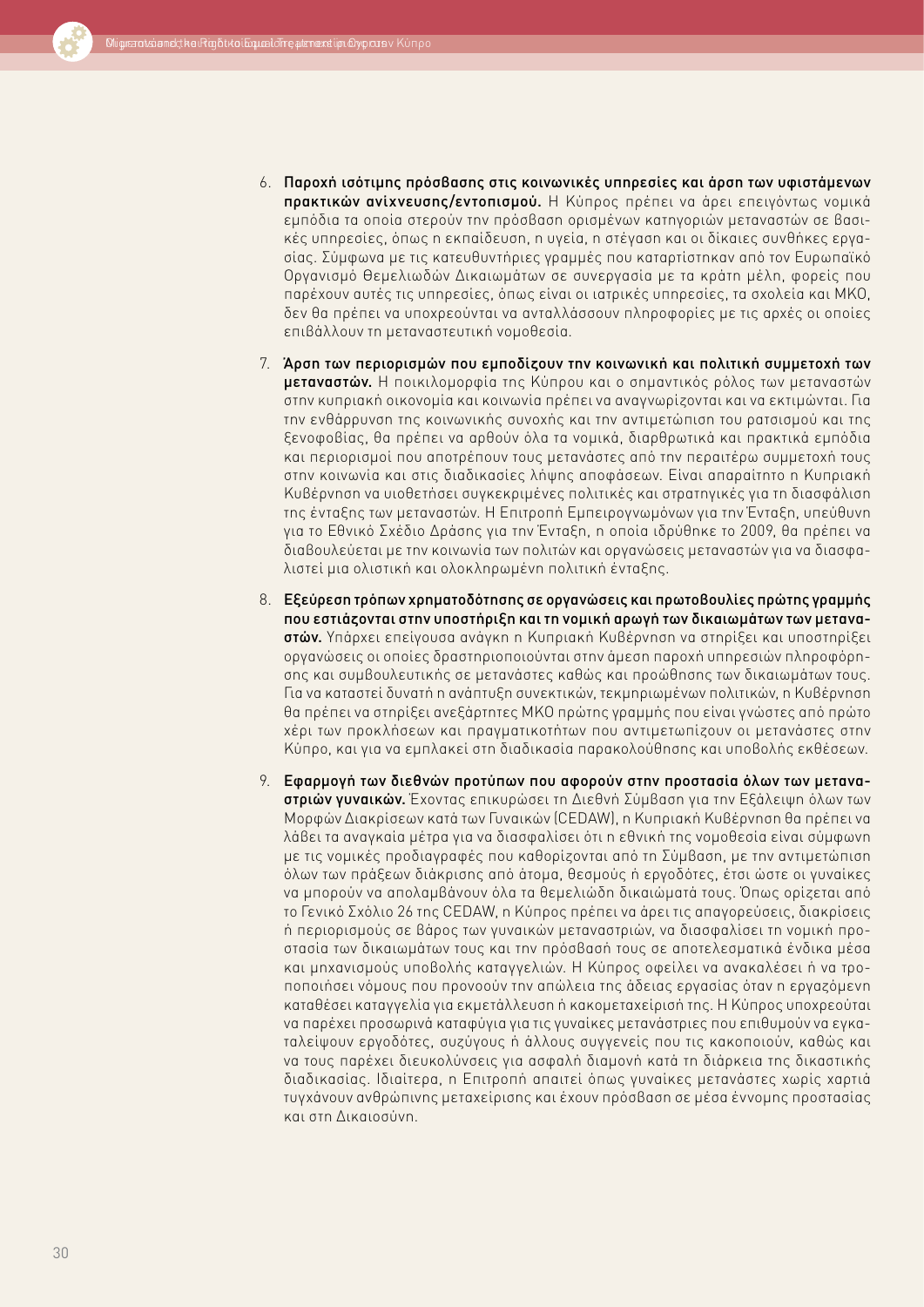<span id="page-32-0"></span>10. Επικύρωση της Σύμβασης του Συμβουλίου της Ευρώπης για την πρόληψη και την καταπολέμηση της βίας κατά των γυναικών και της ενδοοικογενειακής βίας. Σύμφωνα με τη δέσμευσή της για την αντιμετώπιση της βίας κατά των γυναικών, η Κυπριακή Κυβέρνηση θα πρέπει να υπογράψει, να επικυρώσει και να εφαρμόσει τη Σύμβαση του Συμβουλίου της Ευρώπης η οποία παρέχει ένα ολοκληρωμένο νομικό πλαίσιο για την προστασία όλων των γυναικών από όλες τις μορφές βίας με τη λήψη μέτρων για την πρόληψη, την παρακολούθηση και την προστασία τους από τη βία, καθώς και τη δίωξη των δραστών. Το άρθρο 4 της Σύμβασης επιβεβαιώνει ότι οι διατάξεις της εφαρμόζονται για όλες τις γυναίκες, ανεξάρτητα από το καθεστώς μετανάστευσης, και το άρθρο 59 για το «Καθεστώς Διαμονής» αφορά στην κατάσταση των ατόμων που έχουν άδεια παραμονής ως εξαρτώμενα άτομα, και την έκδοση ανανεώσιμων αδειών παραμονής σε θύματα. Στις επίσημες κατευθυντήριες γραμμές γίνεται ειδική αναφορά σε μετανάστριες γυναίκες χωρίς χαρτιά, τονίζοντας ότι, ενώ έχουν διαφορετικό νομικό καθεστώς από τους αιτούντες άσυλο, αντιμετωπίζουν αυξημένο κίνδυνο εκδήλωσης βίας εναντίον τους και παρόμοιες δυσκολίες και διαρθρωτικά εμπόδια στην αντιμετώπιση της βίας. Η κυπριακή Κυβέρνηση καλείται επίσης να προχωρήσει στην άμεση εφαρμογή των σχετικών συστάσεων της Επιτροπής για την Εξάλειψη των Διακρίσεων κατά των Γυναικών 11 Φεβρουάριος-1 Μάρτιος 201319.

### **Προς τις οργανώσεις της κοινωνίας των πολιτών**

- 1. Επέκταση της συνεργασίας ανάμεσα στην κοινωνία των πολιτών για την ενσωμάτωση του θέματος των δικαιωμάτων των μεταναστών. Οι οργανώσεις της κοινωνίας των πολιτών πρέπει να εργαστούν μαζί για να μοιραστούν τις εμπειρίες τους και να αναπτύξουν κοινά μηνύματα για να επηρεάσουν τις πολιτικές μέσα από κοινούς τομείς ενασχόλησής τους, συμπεριλαμβανομένης της πρόσβασης σε κοινωνικές υπηρεσίες, την εκπαίδευση, την ισότητα, τη δικαιοσύνη και τις συνθήκες εργασίας. Ειδικότερα, υπάρχουν πολλές ευκαιρίες για γυναικείες οργανώσεις και ομάδες να συνεργαστούν με οργανώσεις μεταναστών στην αμφισβήτηση των διακρίσεων λόγω φύλου και τη διασφάλιση ότι όλες οι γυναίκες που ζουν και εργάζονται στην Κύπρο μπορούν να τύχουν ίσων ευκαιριών.
- 2. Οι συνδικαλιστικές οργανώσεις θα πρέπει να προωθούν τα δικαιώματα όλων των εργαζομένων μεταναστών, συμπεριλαμβανομένων και εκείνων χωρίς χαρτιά. «Ένας εργαζόμενος είναι εργαζόμενος», συνεπώς τα συνδικάτα θα πρέπει να είναι προσιτά σε όλους τους εργαζόμενους, χωρίς διακρίσεις. Δεδομένου ότι ο κύριος λόγος μετανάστευσης στην Κύπρο είναι η εργασία, οι κυπριακές συνδικαλιστικές οργανώσεις έχουν σημαντικό ρόλο να διαδραματίσουν και θα πρέπει να επεκτείνουν το πεδίο δράσης τους και να συμπεριλάβουν τους μετανάστες εργαζόμενους, τόσο αυτούς με χαρτιά όσο και αυτούς χωρίς χαρτιά, σύμφωνα με περιφερειακά και διεθνή συνδικαλιστικά και άλλα πρότυπα20. Οι συνδικαλιστικές οργανώσεις καλούνται να επεκτείνουν τα δίκτυα συνεργασίας τους με οργανώσεις για τα δικαιώματα των μεταναστών, ΜΚΟ και άλλες οργανώσεις της κοινωνίας των πολιτών που ασχολούνται με τους μετανάστες, προκειμένου να διασφαλιστεί η προστασία και η προώθηση των δικαιωμάτων των μεταναστών. Επιπλέον, τα συνδικάτα πρέπει να εντάξουν τη διάσταση του φύλου ώστε να εξασφαλιστεί ότι οι γυναίκες μετανάστριες προστατεύονται από πρόσθετους κινδύνους που σχετίζονται με το φύλο τους.

19 [op. cit., Τμήμα \(Άρθρο\) Βία Κατά των Γυναικών, παράγραφος 18, \(γ\), σελ. 4](http://en.wikipedia.org/wiki/United_Nations)

<sup>20</sup> [Ψήφισμα για την Ίση Μεταχείριση και τη Μη Διάκριση για Μετανάστες Εργαζόμενους \(2010\)](http://www.etuc.org/IMG/pdf/09-GB-final_-equal_treatment_and_non_discrimination_for_migrant_workers2.pdf) της Συνομοσπονδίας Ευρωπαϊκών Συνδικαλιστικών Οργανώσεων (ETUC), Ψήφισμα του [2ου Διεθνούς Συνεδρίου για τους Μετανάστες Εργαζόμενους](http://www.ituc-csi.org/IMG/pdf/2CO_11_Migrant_Workers_03-10-2.pdf) (2010) της Διεθνούς Συνομοσπονδίας Συνδικαλιστικών Οργανώσεων (ITUC) και Πορίσματα και Συστάσεις της [1ης Παγκόσμιας](http://www.ituc-csi.org/1st-world-women-s-conference%252C4822) [Συνδιάσκεψης Γυναικών](http://www.ituc-csi.org/1st-world-women-s-conference%252C4822) (2009); Διεθνής Σύμβαση των ΗΕ για την Προστασία των Δικαιωμάτων των Μεταναστών Εργαζομένων και των Μελών των Οικογενειών τους.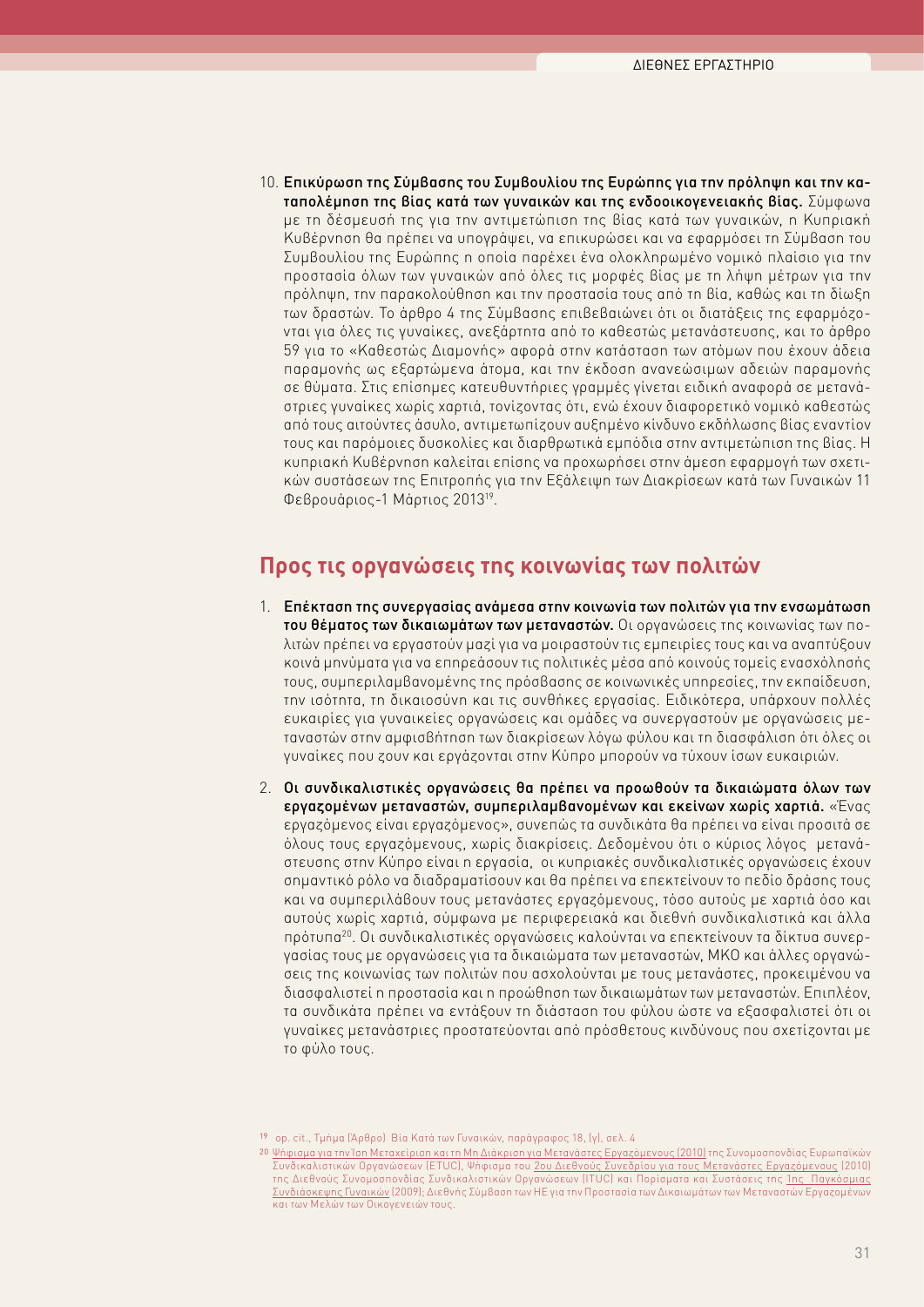- 3. Προσδιορισμός τρόπων για στρατηγική δικαστική διεκδίκηση δικαιωμάτων (strategic litigation) που θα χρησιμοποιηθούν για να αυξηθεί η ευαισθητοποίηση και να αναπτυχθεί μια καλή νομολογία για τα δικαιώματα και την ισότητα των μεταναστών. Οι δικηγόροι πρέπει να αμφισβητούν τις πολιτικές και πρακτικές που παραβιάζουν συστηματικά τα δικαιώματα των μεταναστών όσον αφορά στις συνθήκες εργασίας, την ισότητα και τη μη διάκριση, και την πρόσβαση σε υπηρεσίες.
- 4. Οι δημοσιογράφοι θα πρέπει να επεκτείνουν και να εφαρμόσουν τον Κώδικα Δεοντολογίας και τα πρότυπα με την ανταλλαγή πληροφοριών με οργανώσεις της κοινωνίας των πολιτών και οργανώσεις μεταναστών. Τα μέσα ενημέρωσης θα πρέπει να αναπτύξουν κανονισμούς και κατευθυντήριες γραμμές για το πώς να παρουσιάζονται θέματα που αφορούν τους μετανάστες, προκειμένου να αποφευχθεί η μεροληπτική ορολογία και τα στερεότυπα. Επίσης, με ελάχιστο χρόνο και πόρους, οι δημοσιογράφοι θα πρέπει να προσεγγίσουν πρώτης γραμμής φορείς, όπως οι ΜΚΟ και άλλες οργανώσεις της κοινωνίας των πολιτών που δραστηριοποιούνται στον τομέα των μεταναστών, να αποκτήσουν πληροφορίες και μαρτυρίες ώστε να δώσουν με ένα στυλ αναφοράς βασισμένο στα ανθρώπινα δικαιώματα και μια πιο ρεαλιστική παρουσίαση τις πραγματικότητες που αντιμετωπίζουν οι μετανάστες στην Κύπρο. Η κυπριακή Επιτροπή Δημοσιογραφικής Δεοντολογίας και η Αρχή Ραδιοτηλεόρασης θα πρέπει να είναι πιο δραστήριες όσον αφορά στην παρακολούθηση των μέσων μαζικής ενημέρωσης σε σχέση με ξενοφοβικές και μεροληπτικές πρακτικές παρουσιάσεις ειδήσεων στην Κύπρο.